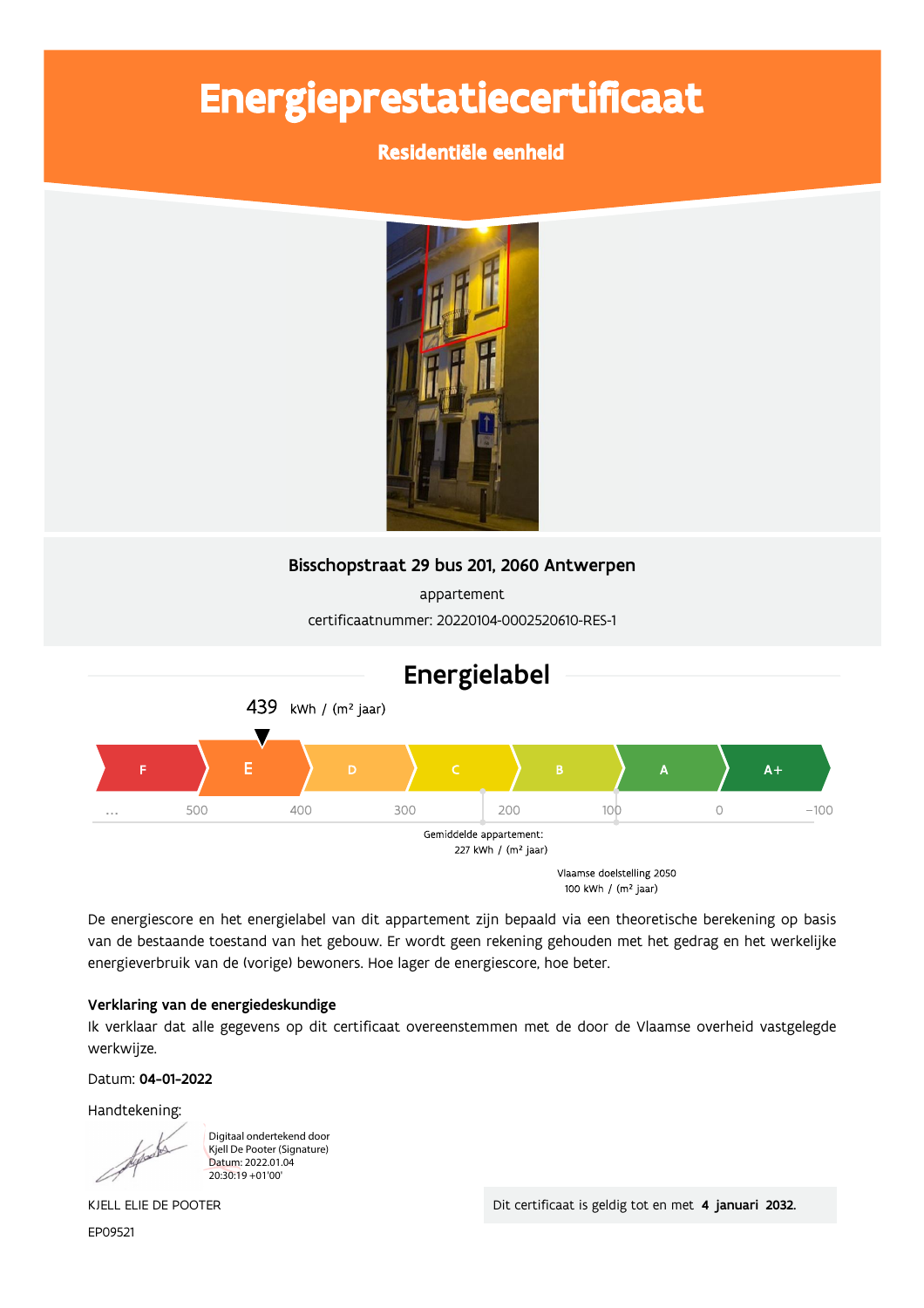# Huidige staat van het appartement

Om met uw appartement te voldoen aan de energiedoelstelling, zijn er twee mogelijke pistes:

**OF** 

 $2^{\circ}$ 

#### $(1)$ Inzetten op isolatie en verwarming

U isoleert elk deel van uw appartement tot doelstelling voorziet de én u een energie-efficiënte verwarmingsinstallatie (warmtepomp, condenserende ketel, (micro-)WKK. efficiënt warmtenet  $\bigcap_{ }$ decentrale toestellen met een totaal maximaal vermogen van 15 W/m<sup>2</sup>).

#### Energielabel van het appartement

U behaalt een energielabel A voor  $\overline{U}$ appartement(= energiescore van maximaal 100 kWh/(m<sup>2</sup> jaar)). U kiest op welke manier u dat doet: isoleren, efficiënt verwarmen, efficiënt ventileren, zonne-energie, hernieuwbare energie ...



 $\star$  De **U-waarde** beschrijft de isolatiewaarde van daken, muren, vloeren, vensters … Hoe lager de U-waarde, hoe beter het constructiedeel isoleert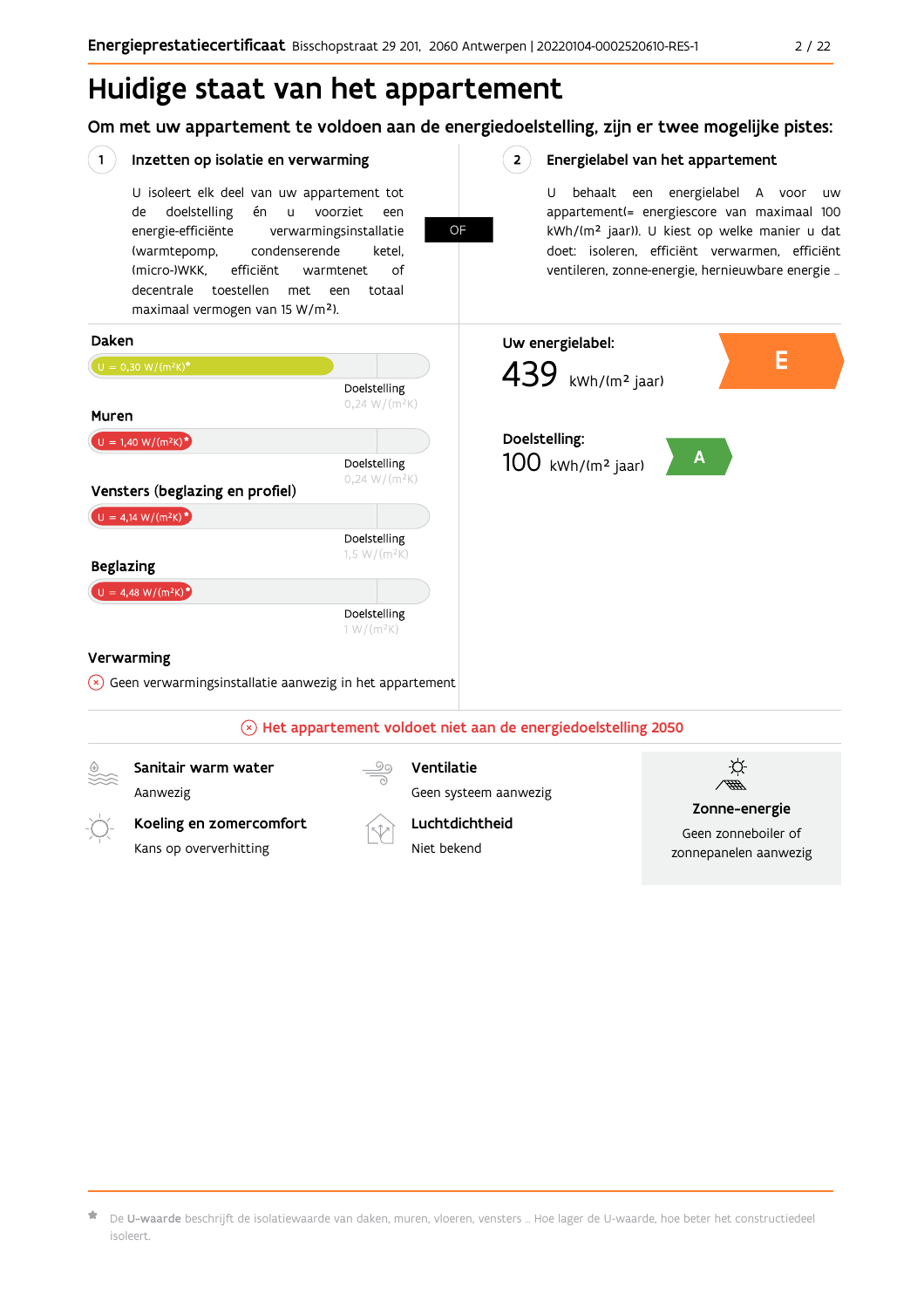# Overzicht aanbevelingen

In deze tabel vindt u aanbevelingen om uw appartement energiezuiniger te maken. De aanbevelingen zijn gebaseerd op piste 1. Kunt u ze niet allemaal uitvoeren, dan helpen ze u ook om via piste 2 de doelstelling te halen. Vraag advies aan een specialist voordat u met de renovatiewerken start.

De volgorde in deze tabel is automatisch bepaald en is niet noodzakelijk de juiste volgorde om aan de slag te gaan. Het is louter een eerste indicatie op basis van de energieprestatie.

| <b>HUIDIGE SITUATIE</b>                                                                                                                                                     | <b>AANBEVELING</b>                                                                                                                                                                                                                                                                                                                                                                                                     |
|-----------------------------------------------------------------------------------------------------------------------------------------------------------------------------|------------------------------------------------------------------------------------------------------------------------------------------------------------------------------------------------------------------------------------------------------------------------------------------------------------------------------------------------------------------------------------------------------------------------|
| <b>Vensters</b><br>9,8 m <sup>2</sup> van de vensters heeft enkele<br>beglazing. Dat is niet energiezuinig. Ook de<br>raamprofielen zijn thermisch weinig<br>performant.    | Vervang de vensters door nieuwe vensters met<br>hoogrendementsbeglazing en energieperformante<br>raamprofielen.                                                                                                                                                                                                                                                                                                        |
| Muur<br>32 m <sup>2</sup> van de muren is vermoedelijk niet<br>geïsoleerd.                                                                                                  | Plaats isolatie aan de binnenkant van de muur<br>of plaats isolatie aan de buitenkant van de muur.                                                                                                                                                                                                                                                                                                                     |
| <b>Vensters</b><br>7,7 m <sup>2</sup> van de vensters heeft dubbele<br>beglazing. Dat is weinig energiezuinig. Ook<br>de raamprofielen zijn thermisch weinig<br>performant. | Vervang de vensters door nieuwe vensters met<br>hoogrendementsbeglazing en energieperformante<br>raamprofielen.                                                                                                                                                                                                                                                                                                        |
| Verwarming<br>Er is geen verwarmingsinstallatie in het<br>appartement aanwezig.                                                                                             | Plaats een lucht/water of bodem/water warmtepomp<br>of een condenserende ketel. Plaats een afgiftesysteem waar<br>nodig, bij voorkeur op lage temperatuur.<br>Een condenserende ketel heeft een iets slechter rendement.<br>Gemiddeld gezien zal uw energiescore met een<br>condenserende ketel, na uitvoering van alle aanbevelingen,<br>een 20-tal kWh/(m <sup>2</sup> jaar) hoger liggen dan met een<br>warmtepomp. |
| Zonneboiler<br>Er is geen zonneboiler aanwezig.                                                                                                                             | Onderzoek de mogelijkheid om een zonneboiler te plaatsen.<br>Raadpleeg hiervoor de zonnekaart of vraag raad aan een<br>vakman.                                                                                                                                                                                                                                                                                         |
| Zonnepanelen<br>Er zijn geen zonnepanelen aanwezig.                                                                                                                         | Onderzoek de mogelijkheid om zonnepanelen te plaatsen.<br>Raadpleeg hiervoor de zonnekaart of vraag raad aan een<br>vakman.                                                                                                                                                                                                                                                                                            |
| Plat dak<br>60 m <sup>2</sup> van het platte dak is redelijk goed<br>geïsoleerd, maar voldoet nog niet aan de<br>energiedoelstelling.                                       | Overweeg bij een grondige renovatie bijkomende isolatie<br>boven op het plat dak te plaatsen.                                                                                                                                                                                                                                                                                                                          |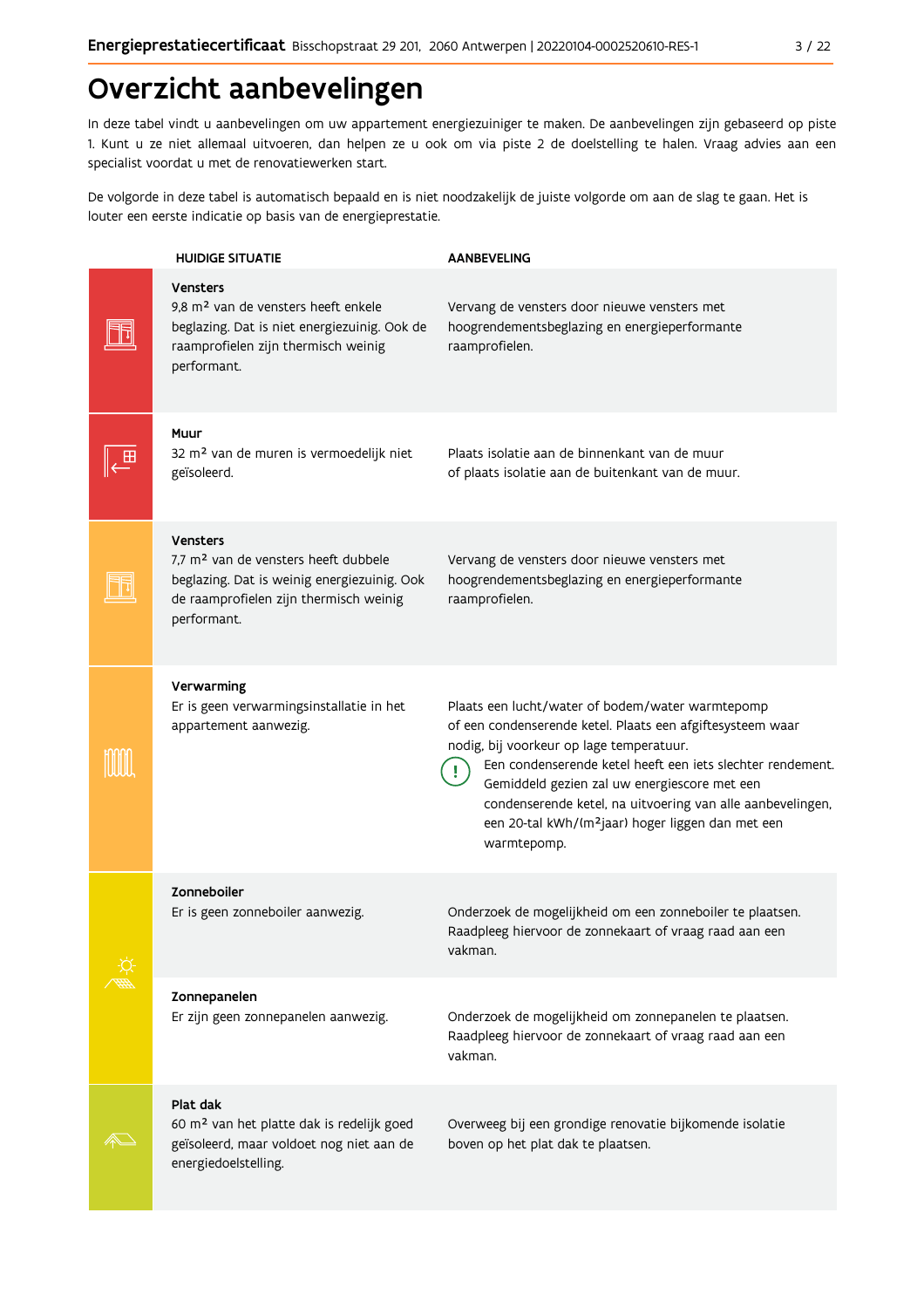

| 信号 | Muur<br>34 m <sup>2</sup> van de muren is redelijk goed<br>geïsoleerd, maar voldoet nog niet aan de<br>energiedoelstelling. | Overweeg bij een grondige renovatie om bijkomende isolatie<br>aan de binnenkant van de muren te plaatsen<br>of aan de buitenkant van de muren te plaatsen. |
|----|-----------------------------------------------------------------------------------------------------------------------------|------------------------------------------------------------------------------------------------------------------------------------------------------------|
|    | • Energetisch helemaal niet in orde<br>Energetisch niet in orde                                                             | Energetisch redelijk in orde<br>Zonne-energie                                                                                                              |

## Energielabel na uitvoering van de aanbevelingen

Als u beslist om uw appartement stapsgewijs te renoveren in de hierboven gesuggereerde volgorde, geeft de onderstaande energieschaal een overzicht van waar uw appartement zich na elke stap zal bevinden op de energieschaal. Verandert u de volgorde, dan verandert ook de impact van elke maatregel. Dat kan hier niet weergegeven worden. Bij de plaatsing van een installatie op zonne-energie zal het energielabel nog verder verbeteren.



#### Aandachtspunten

Hou rekening met de volgende aspecten als u uw appartement energiezuinig en comfortabeler wilt maken.

 $\left(\cdot\right)$ 

Luchtdichtheid: De luchtdichtheid van uw appartement is niet gemeten. Een goede luchtdichtheid is nodig om de warmte niet via spleten en kieren te laten ontsnappen. Let er bij de renovatie op dat de werken luchtdicht uitgevoerd worden. U kunt nadien de luchtdichtheid laten meten om eventueel overblijvende lekken op te sporen en uw energielabel mogelijk nog te verbeteren.

## $\frac{\circ}{\circ}$ Ventilatie: Uw appartement beschikt mogelijk niet over voldoende ventilatievoorzieningen. Een goede ventilatie is echter noodzakelijk om een gezond binnenklimaat te garanderen. Voorzie bij uw renovatie daarom in een ventilatiesysteem. Om energie te besparen, kunt u het best kiezen voor een systeem met vraagsturing of warmteterugwinning.

Koeling en zomercomfort: Uw appartement heeft kans op oververhitting. Overweeg buitenzonwering om de zon zoveel mogelijk buiten te houden tijdens de zomer. Vermijd de plaatsing van een koelinstallatie, want die verbruikt veel energie.

Sanitair warm water: Uw appartement beschikt niet over een zonneboiler. Overweeg de plaatsing van een zonneboiler of warmtepompboiler. Daarmee kunt u energie besparen.

# Renovatie gebouw

**Property** 

Bij een gebouw met meerdere (woon)eenheden zal de energetische renovatie vooral betrekking hebben op de gemeenschappelijke delen, zoals de daken, vloeren, buitenmuren en de collectieve installaties. U moet mogelijks samen met de mede-eigenaars beslissen over de renovatie van de gemeenschappelijke delen. Dergelijke renovatie kadert best in een totaalaanpak.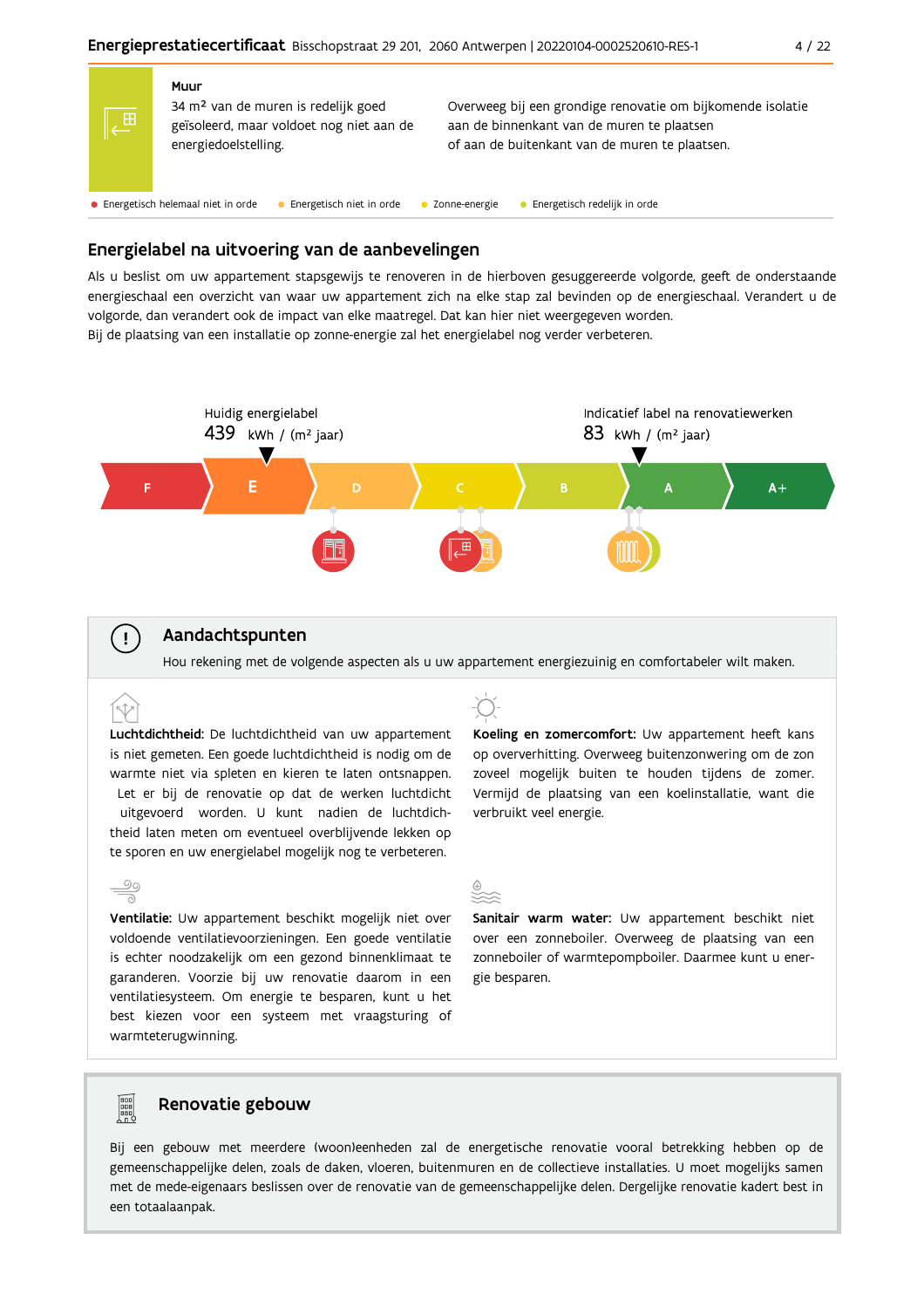#### Let op!

De aanbevelingen, aandachtspunten en eventuele prijsindicaties op het energieprestatiecertificaat worden standaard gegenereerd op de wijze die de Vlaamse overheid heeft vastgelegd. Laat u bijstaan door een specialist om op basis van de aanbevelingen en aandachtspunten een concreet renovatieplan op te stellen. De energiedeskundige is niet aansprakelijk voor de eventuele schade die ontstaat bij het uitvoeren van de standaard gegenereerde aanbevelingen of aandachtspunten.

#### Meer informatie?

- Voor meer informatie over het energieprestatiecertificaat, gebruiksgedrag, woningkwaliteit ... kunt u terecht op www.energiesparen.be.
- Meer informatie over uw appartement vindt u op uw persoonlijke woningpas. Surf naar woningpas.vlaanderen.be om uw woningpas te bekijken.
- Meer informatie over beter renoveren vindt u op www.energiesparen.be/ikbenoveer.

### Gegevens energiedeskundige:

KJELL ELIE DE POOTER 2845 Niel EP09521

#### Premies

Informatie over energiewinsten, subsidies of andere financiële voordelen vindt u op www.energiesparen.be.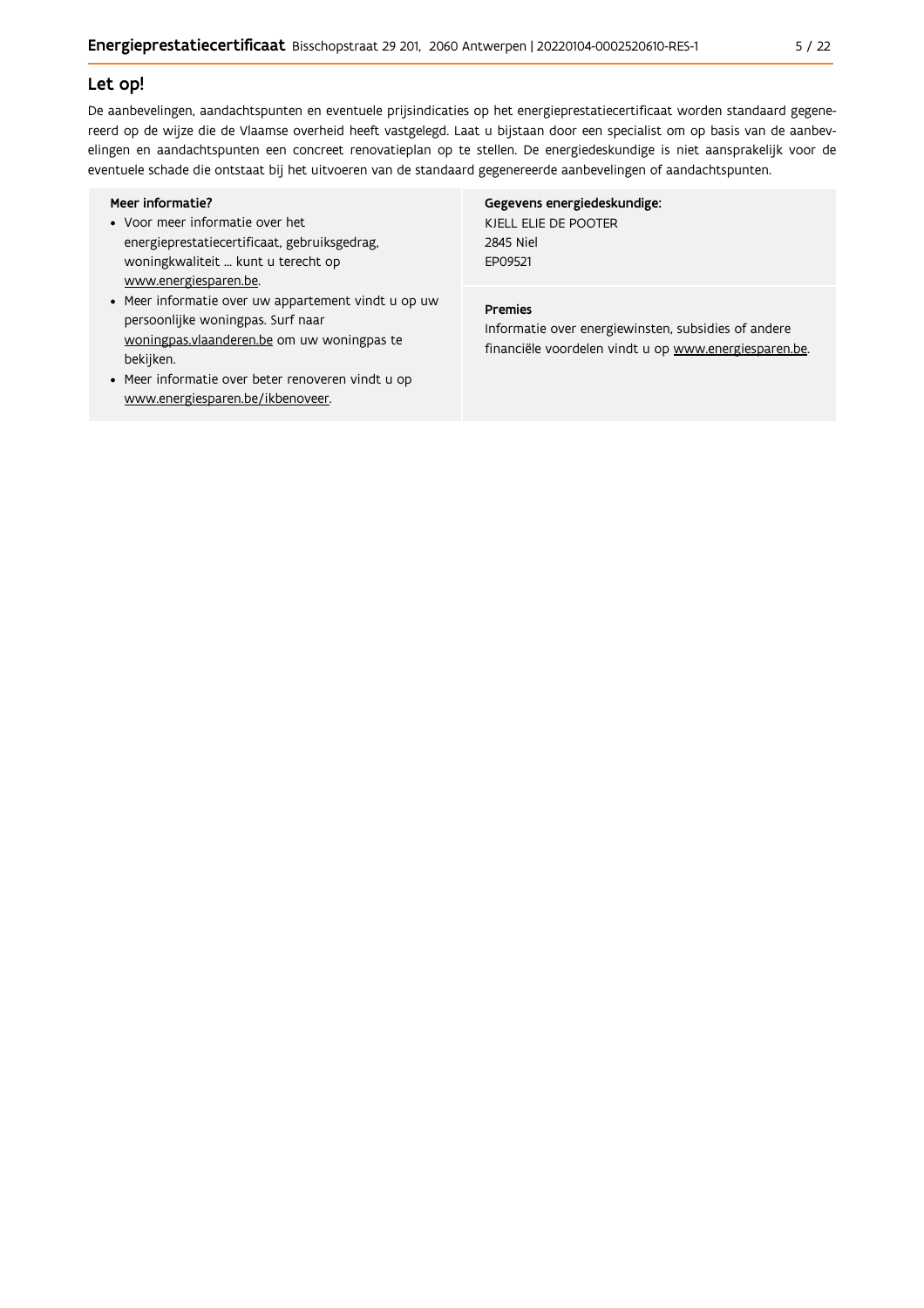# Energieprestatiecertificaat (EPC) in detail

Elk gebouw bestaat uit verschillende onderdelen die met elkaar verbonden zijn. Als u renoveert, kunt u het best al rekening houden met de werken die u later nog gaat uitvoeren.

Dit deel van het energieprestatiecertificaat gaat dieper in op de aanbevelingen van uw appartement. Samen met uw architect of andere vakman kunt u op basis hiervan een renovatieplan opstellen.

### Inhoudstafel

| Daken.                             | 8  |
|------------------------------------|----|
| Vensters en deuren                 | 10 |
| Muren.                             | 12 |
| Vloeren                            | 15 |
| Ruimteverwarming                   | 16 |
| Installaties voor zonne-energie.   | 19 |
| Overige installaties               | 21 |
| Bewijsstukken gebruikt in dit EPC. | 22 |
|                                    |    |

### 10 goede redenen om nu al te BENOveren

BENOveren is BEter reNOveren dan gebruikelijk is, met hogere ambities op het vlak van energieprestaties, goed gepland en met deskundig advies, zodat ook latere renovatiestappen haalbaar blijven (zie ook www.energiesparen.be/ikbenoveer). Een geBENOveerd appartement biedt veel voordelen:

|   | 1. Een lagere energiefactuur                |
|---|---------------------------------------------|
|   | 2. Meer comfort                             |
|   | 3. Een gezonder binnenklimaat               |
|   | 4. Esthetische meerwaarde                   |
| π | 5. Financiële meerwaarde                    |
|   | 6. Nodig voor ons klimaat                   |
|   | 7. Uw appartement is klaar voor uw oude dag |
|   | 8. Minder onderhoud                         |
|   | 9. Vandaag al haalbaar                      |
|   | 10. De overheid betaalt mee                 |

### Renoveren of slopen: let op voor asbest!

Asbest is een schadelijke stof die nog regelmatig aanwezig is in gebouwen. In veel gevallen kunnen asbesttoepassingen op een eenvoudige en vooral veilige manier verwijderd worden. Deze werken en eventuele bijhorende kosten zijn niet inbegrepen in het EPC. Voor meer informatie over (het herkennen van) asbest en asbestverwijdering kunt u terecht op www.ovam.be.

### Hoe wordt het EPC opgemaakt?

De eigenschappen van uw appartement zijn door de energiedeskundige ingevoerd in software die door de Vlaamse overheid is opgelegd. De energiedeskundige mag zich alleen baseren op zijn vaststellingen tijdens het plaatsbezoek en op bewijsstukken die voldoen aan de voorwaarden die de Vlaamse overheid heeft opgelegd. Op basis van de invoergegevens berekent de software het energielabel en genereert automatisch aanbevelingen en eventueel ook prijsindicaties. Bij onbekende invoergegevens gaat de software uit van veronderstellingen, onder meer op basis van het (ver)bouw- of fabricagejaar. Om zeker te zijn van de werkelijke samenstelling van uw muur, dak of vloer kunt u ervoor kiezen om verder (destructief) onderzoek uit te voeren (losschroeven stopcontact, gaatje boren in een voeg, binnenafwerking tijdelijk verwijderen ...).

Voor meer informatie over de werkwijze, de bewijsstukken en de voorwaarden kunt u terecht op www.energiesparen.be.

De bewijsstukken die gebruikt zijn voor dit EPC, kan u terugvinden op pagina 22.

### Slopen?

Voor oudere appartementen of appartementen in slechte staat, is het soms interessant om het gebouw te slopen en opnieuw te beginnen. Als u sloop overweegt, kunt u voor meer informatie terecht op www.energiesparen.be.

### **Energiedoelstelling 2050**

De energiedoelstelling van de Vlaamse Regering is om tegen 2050 alle woningen en appartementen in Vlaanderen minstens even energiezuinig te maken als een energetisch performante nieuwbouwwoning van 2017.

Ten tijde van de opmaak van dit EPC is het nog niet verplicht om aan die energiedoelstelling te voldoen. Denk echter vooruit! Hou nu al zo veel mogelijk rekening met die energiedoelstelling en streef zelfs naar beter.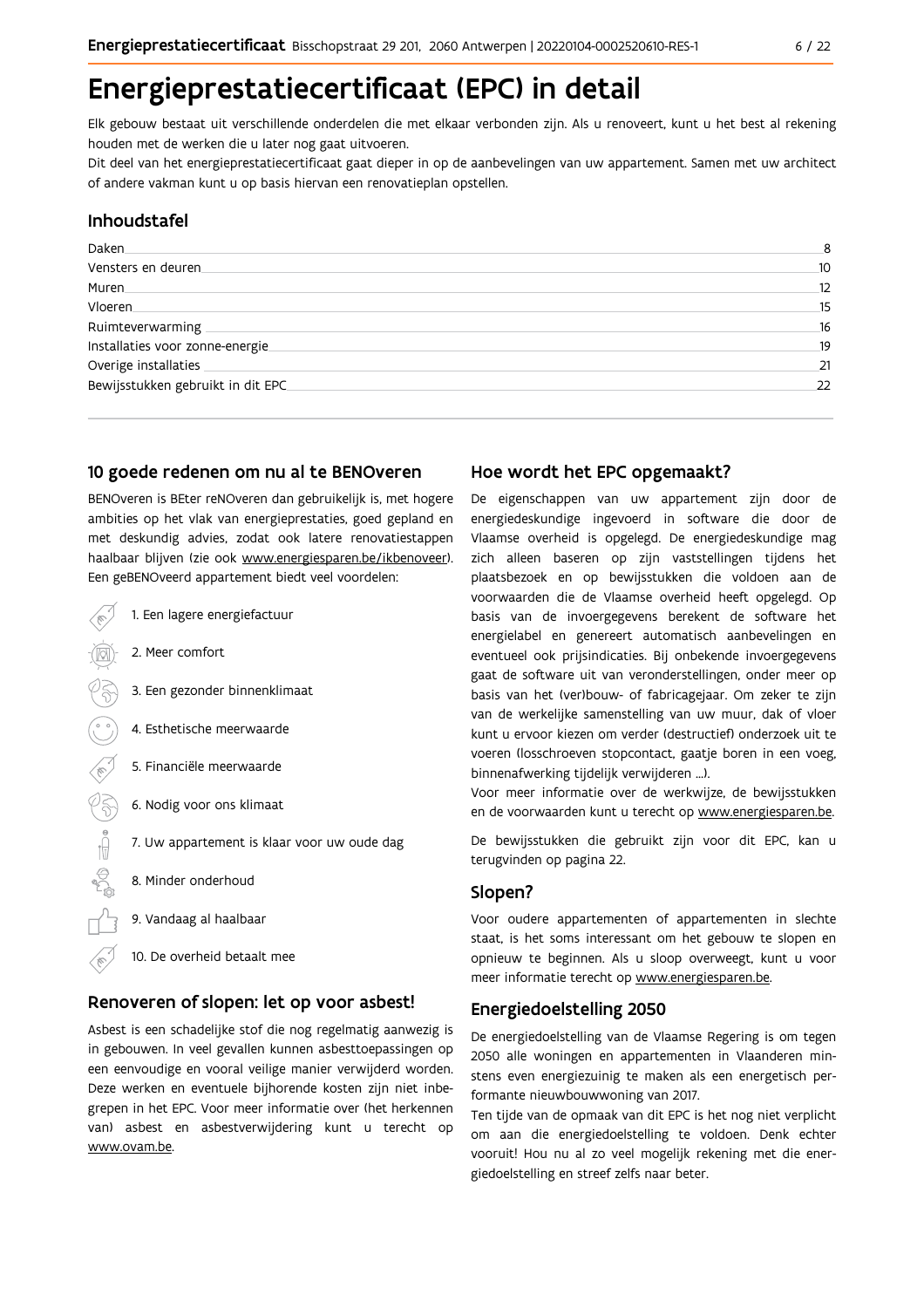# Algemene gegevens

| Gebouw id / Gebouweenheid id                                | 16184982 / 30817026    |
|-------------------------------------------------------------|------------------------|
| Datum plaatsbezoek                                          | 04/01/2022             |
| Referentiejaar bouw                                         | Onbekend               |
| Beschermd volume (m <sup>3</sup> )                          | 325                    |
| Ruimten niet opgenomen in het beschermd volume              | Geen                   |
| Bruikbare vloeroppervlakte (m <sup>2</sup> )                | 98                     |
| Verliesoppervlakte (m <sup>2</sup> )                        | 144                    |
| Infiltratiedebiet $(m^3/(m^2h))$                            | Onbekend               |
| Thermische massa                                            | Half zwaar/matig zwaar |
| Open haard(en) voor hout aanwezig                           | Neen                   |
| Niet-residentiële bestemming                                | Geen                   |
| Ligging van de eenheid in het gebouw                        | 2e+3e verdiep          |
| Berekende energiescore (kWh/(m <sup>2</sup> jaar))          | 439                    |
| Karakteristiek jaarlijks primair energieverbruik (kWh/jaar) | 42.789                 |
| CO <sub>2</sub> -emissie (kg/jaar)                          | 5.787                  |
| Indicatief S-peil                                           | 75                     |
| Gemiddelde U-waarde gebouwschil (W/(m <sup>2</sup> K))      | 1,27                   |
| Gemiddeld installatierendement verwarming (%)               | 88                     |

# Verklarende woordenlijst

| beschermd volume                                    | Het volume van alle ruimten die men wenst te beschermen tegen warmteverlies naar<br>buiten, de grond en aangrenzende onverwarmde ruimten.                                                                                                                                      |
|-----------------------------------------------------|--------------------------------------------------------------------------------------------------------------------------------------------------------------------------------------------------------------------------------------------------------------------------------|
| bruikbare vloeroppervlakte                          | De vloeroppervlakte binnen het beschermd volume die beloopbaar en toegankelijk is.                                                                                                                                                                                             |
| U-waarde                                            | De U-waarde beschrijft de isolatiewaarde van daken, muren, vensters  Hoe lager de<br>U-waarde, hoe beter de constructie isoleert.                                                                                                                                              |
| R-waarde                                            | De warmteweerstand van een materiaallaag. Hoe groter de R-waarde, hoe beter de<br>materiaallaag isoleert.                                                                                                                                                                      |
| lambdawaarde                                        | De warmtegeleidbaarheid van een materiaal. Hoe lager de lambdawaarde, hoe beter<br>het materiaal isoleert.                                                                                                                                                                     |
| karakteristiek jaarlijks primair<br>energieverbruik | De berekende hoeveelheid primaire energie die gedurende één jaar nodig is voor de<br>verwarming, de aanmaak van sanitair warm water, de ventilatie en de koeling van een<br>appartement. Eventuele bijdragen van zonneboilers en zonnepanelen worden in<br>mindering gebracht. |
| berekende energiescore                              | Een maat voor de totale energieprestatie van een appartement. De berekende<br>energiescore is gelijk aan het karakteristiek jaarlijks primair energieverbuik, gedeeld<br>door de bruikbare vloeroppervlakte.                                                                   |
| S-peil                                              | Een maat voor de energieprestatie van de gebouwschil van een appartement. Het<br>S-peil houdt rekening met de isolatie, de luchtdichtheid, de oriëntatie, de<br>zonnewinsten en de vormefficiëntie. Hoe lager het S-peil, hoe energie-efficiënter de<br>gebouwschil.           |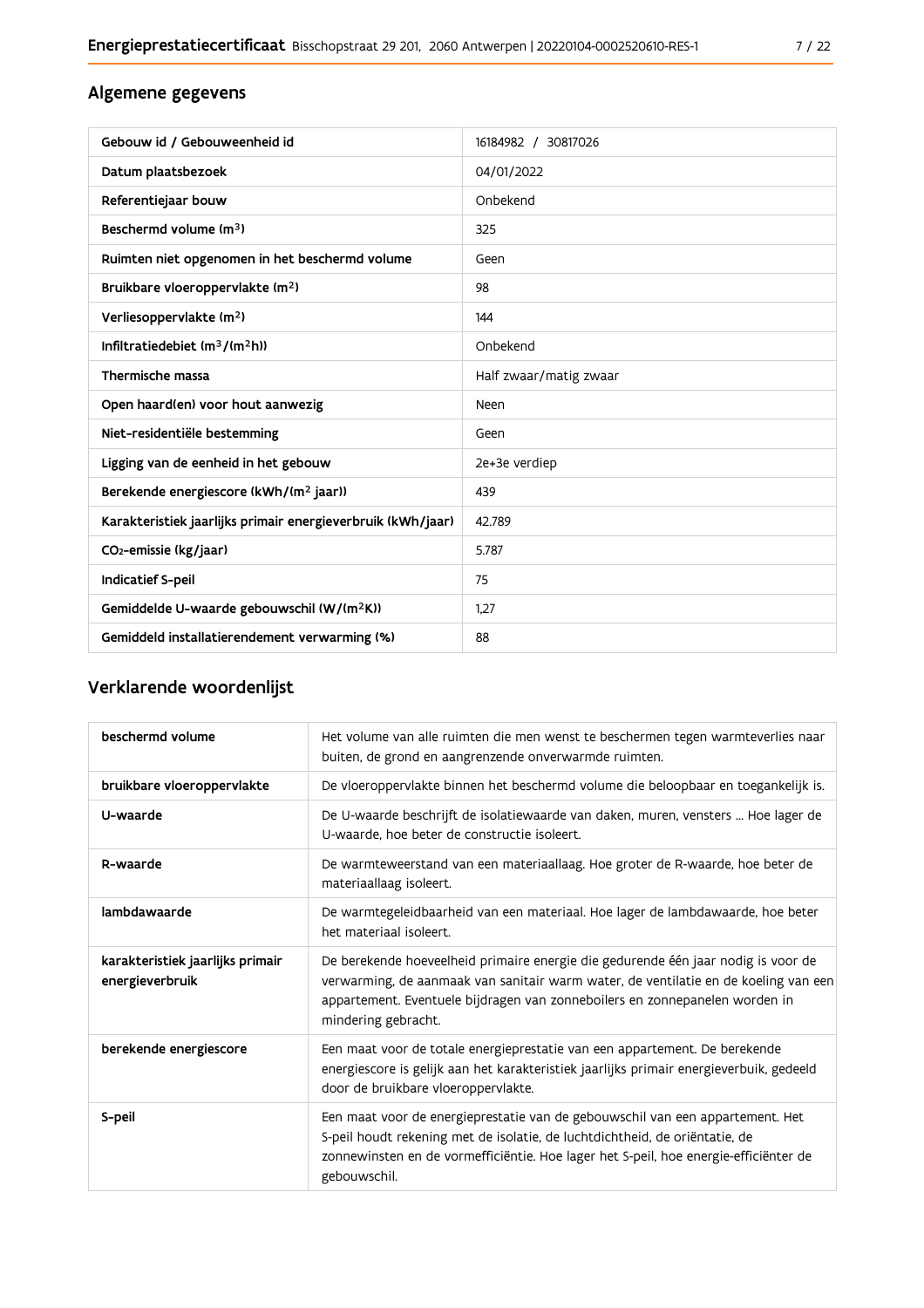# **Daken**



#### Plat dak

60 m<sup>2</sup> van het platte dak is redelijk goed geïsoleerd, maar voldoet nog niet aan de energiedoelstelling.

Overweeg bij een grondige renovatie bijkomende isolatie boven op het plat dak te plaatsen.

Bij de renovatie van uw dak kunt u het best streven naar een U-waarde van maximaal 0,24 W/(m<sup>2</sup>K). Dat komt overeen met een isolatielaag van ongeveer 14 cm minerale wol of XPS ( $\lambda_a$  = 0,035 W/(m.K)) of 12 cm PUR ( $\lambda_a$  = 0,027 W/(m.K)). Als u de isolatie van uw platte of hellende dak tussen een houten dakstructuur plaatst, moet u de isolatiedikte verhogen tot minstens 22 cm minerale wol

Hoogstwaarschijnlijk renoveert u uw dak(en) maar één keer grondig. Isoleer daarom meteen maximaal. De energiedoelstelling van 0,24 W/(m<sup>2</sup>K) vormt de basis, maar u kunt altijd streven naar beter.

# Denk vooruit!

- · Isoleert u eerst uw dak en dan uw muren? Verleng dan nu al de dakoversteken zodat de buitenmuurisolatie luchtdicht en zonder koudebrug op de dakisolatie kan aansluiten. Plaats ook de regenwaterafvoer zodanig dat er nog plaats genoeg is om buitenmuurisolatie te plaatsen.
- · Wordt het platte dak een stuk dikker door de isolatie? Hou er dan rekening mee dat u ook de dakgoten, brandmuurtjes, dakranden, gevels ... moet verhogen.
- · Bent u van plan een ventilatiesysteem, zonneboiler of zonnepanelen te plaatsen? Hou dan nu al rekening met de nodige leidingdoorvoeren of dakverstevigingen.
- · Denk bij de renovatie van uw dak aan functies die u later nog wilt toevoegen (bijvoorbeeld een zolderkamer wordt bureau) en zorg nu al voor voldoende daglicht door bijvoorbeeld dakvlakvensters te integreren in uw dak.

### Een plat dak isoleren

Bij de isolatie van een plat dak kunt u het best kiezen voor een warm dak. Als het platte dak nog in goede staat is, wordt boven op de bestaande dakconstructie een nieuwe laag met dampscherm, isolatie en dakbedekking aangebracht. Als het dak al geïsoleerd is, moet vooraf bekeken worden hoeveel isolatie u nog kunt bijplaatsen. Vraag daarvoor raad aan een specialist.

Een groendak is een mooie en tegelijk ecologische oplossing. Laat een specialist vooraf onderzoeken of u van het platte dak een groendak kunt maken.

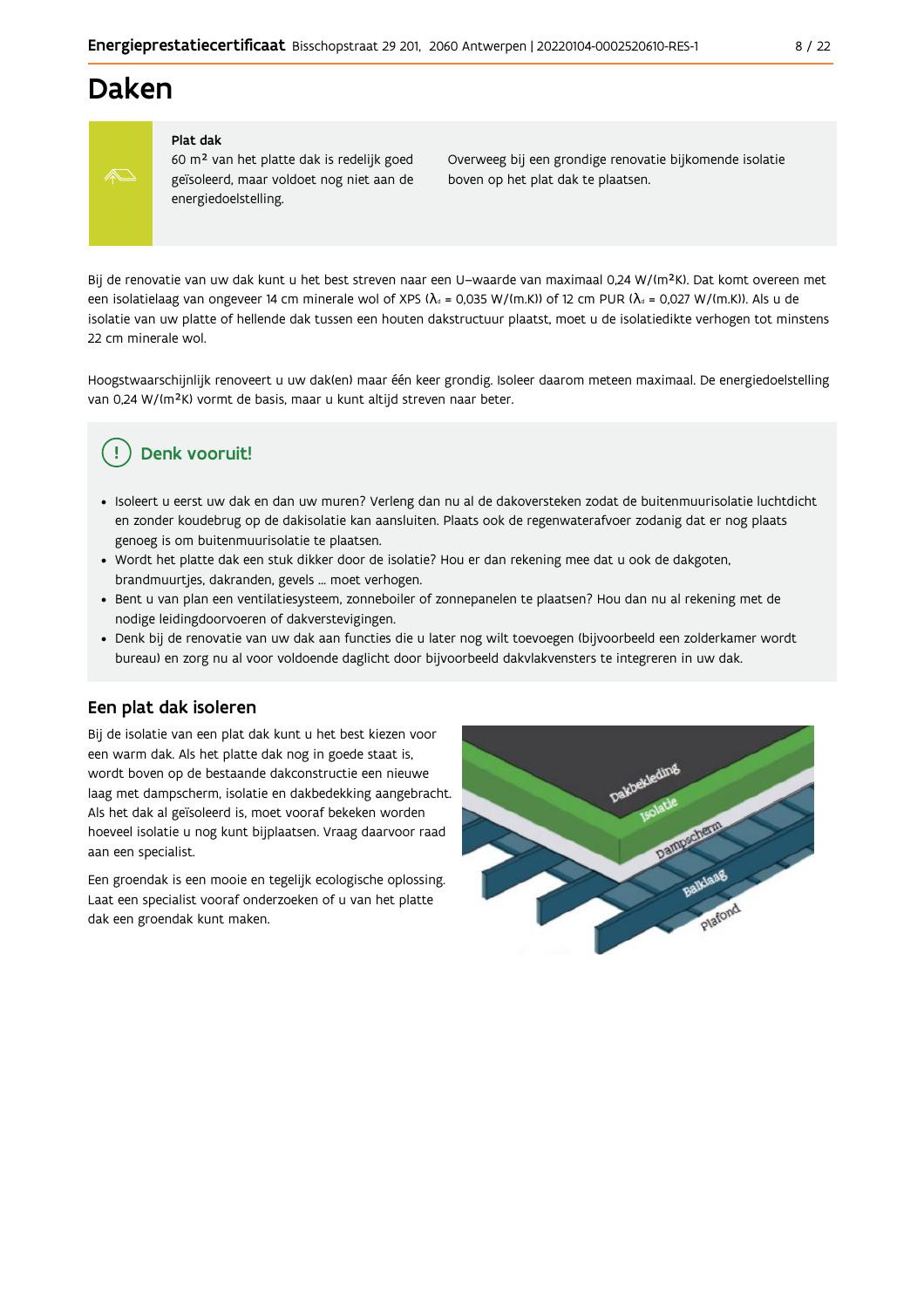#### Pas op! (!

- · Zorg steeds dat de isolatie wind- en luchtdicht geplaatst wordt. Anders gaat een groot deel van het isolatie-effect teniet.
- Het extra gewicht op de bestaande constructie van het dak heeft mogelijk een impact op de draagkracht en stabiliteit van het dak, de gevels en de fundering.
- · Door het isoleren van het dak gaat de luchtdichtheid van uw appartement er op vooruit en kan de luchtverversing niet meer gebeuren via spleten en kieren. Voorzie dus een ventilatiesysteem om uw appartement te ventileren. Dat is niet enkel essentieel om vochtproblemen te vermijden, maar ook voor uw gezondheid en uw comfort.

Laat u bijstaan door een architect, aannemer of vakman voor deskundig advies en een goede uitvoering van de werken.

# Technische fiche daken

De energiedeskundige heeft de onderstaande gegevens ingevoerd. Bezorg die gegevens aan uw vakman.



#### Legende

a dak niet in riet of cellenbeton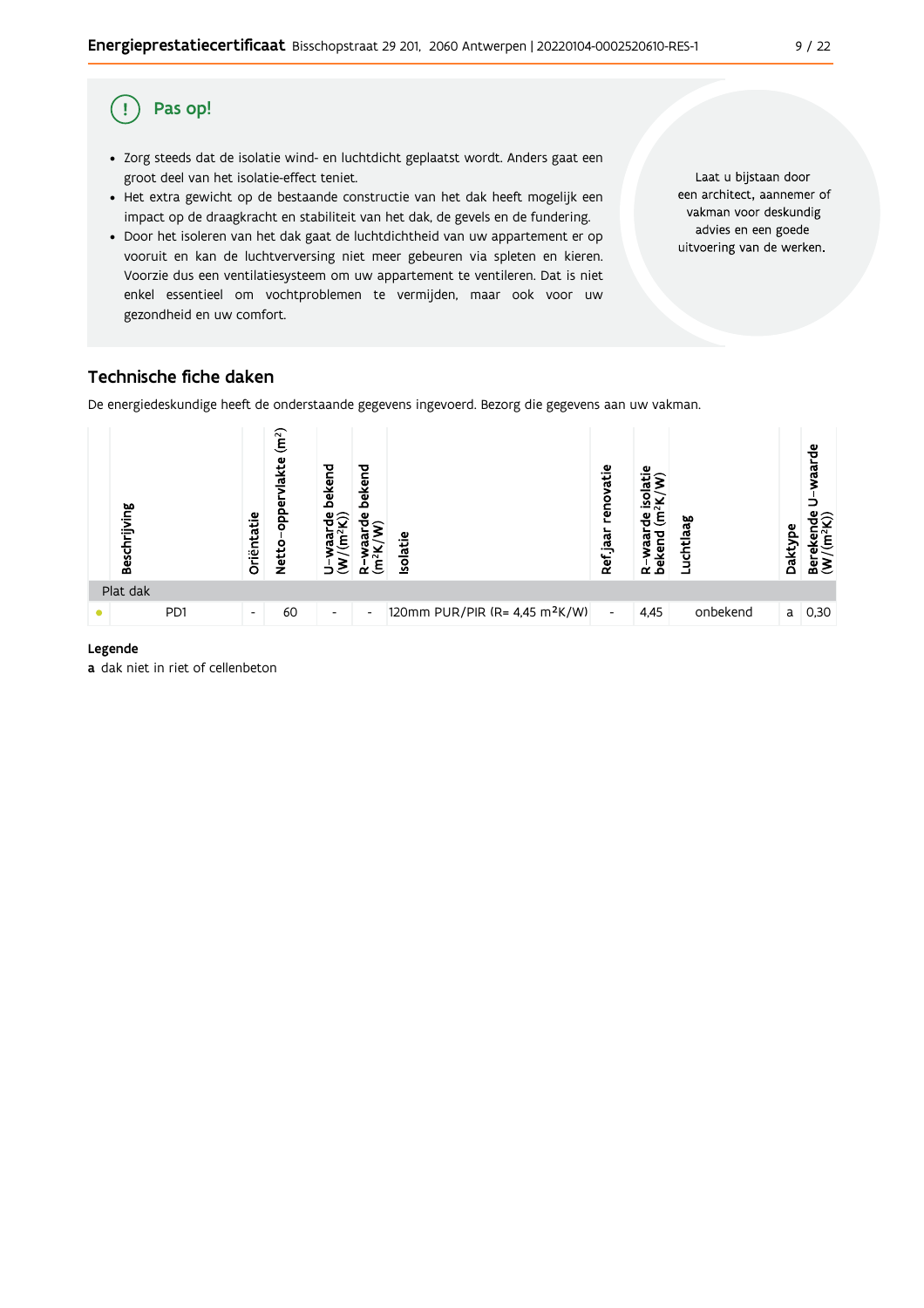# Vensters en deuren

#### Vensters

Ħ

Ħ

9,8 m<sup>2</sup> van de vensters heeft enkele beglazing. Dat is niet energiezuinig. Ook de raamprofielen zijn thermisch weinig performant.

Vervang de vensters door nieuwe vensters met hoogrendementsbeglazing en energieperformante raamprofielen.

#### Vensters

7,7 m<sup>2</sup> van de vensters heeft dubbele beglazing. Dat is weinig energiezuinig. Ook de raamprofielen zijn thermisch weinig performant.

Vervang de vensters door nieuwe vensters met hoogrendementsbeglazing en energieperformante raamprofielen.

De kwaliteit van zowel de beglazing als de profielen bepaalt de energieprestatie van uw vensters. Kies altijd voor dubbele hoogrendementsbeglazing of drievoudige beglazing met een U-waarde van maximaal 1,0 W/(m<sup>2</sup>K). Bij de renovatie van vensters kunt u het best streven naar een U-waarde van maximaal 1,5 W/(m<sup>2</sup>K) voor de vensters (glas + profielen). Naast de vensters in de gevel verdienen ook dakvlakvensters, koepels, lichtstraten, polycarbonaatplaten en glasbouwstenen de nodige aandacht.

Hoogstwaarschijnlijk vervangt u uw buitenschrijnwerk maar één keer. Kies daarom meteen voor de meest energie-efficiënte oplossing.

# Denk vooruit!

- · Vervangt u eerst uw buitenschrijnwerk en isoleert u pas nadien uw gevels? Zorg er nu al voor dat de buitenmuurisolatie zonder koudebruggen op de profielen van uw vensters en deuren zal kunnen aansluiten. Zo vermijdt u condensatie en schimmelvorming in uw appartement.
- Bent u van plan om ventilatie te plaatsen met natuurlijke toevoer, eventueel in combinatie met mechanische afvoer? Bouw dan nu al ventilatieroosters in de vensters in.
- · Bent u van plan geautomatiseerde buitenzonwering te plaatsen? Breng dan nu al de nodige bekabeling aan.

#### Vensters vervangen

Het venster (glas + profielen) in zijn geheel vervangen is op energetisch vlak de beste oplossing. Als het om bepaalde redenen (esthetisch, bouwkundige regelgeving ...) niet mogelijk of gewenst is om het volledige venster te vervangen, vervang dan minstens het glas of plaats een dubbel raam of voorzetglas. Besteed altijd voldoende aandacht aan een luchtdichte plaatsing van het buitenschrijnwerk.

Beschikt u nog over oude rolluikkasten? Vervang ze door geïsoleerde luchtdichte kasten.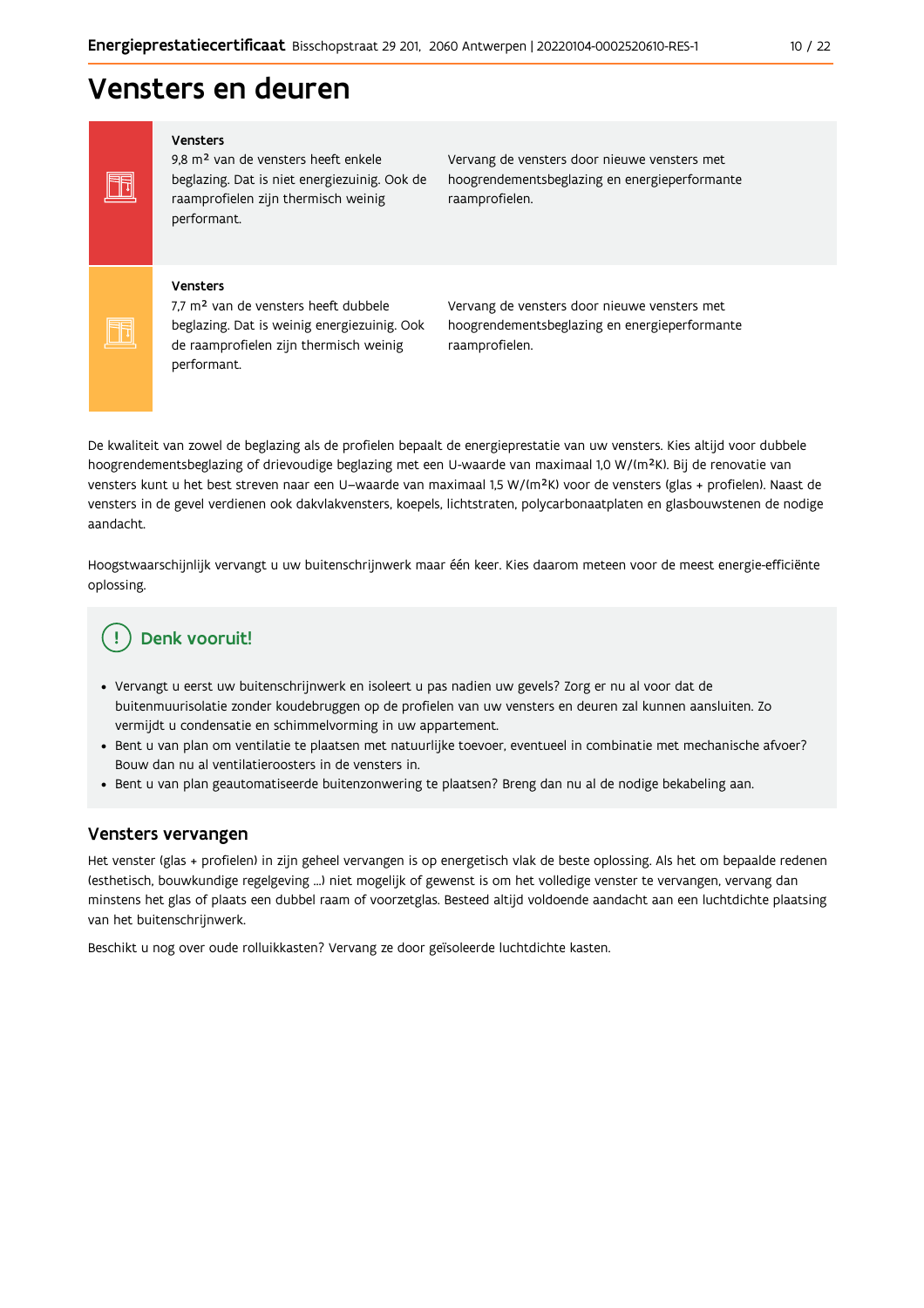#### Pas op! ( !

· Dankzij de vervanging van het buitenschrijnwerk gaat de luchtdichtheid van uw appartement er sterk op vooruit en kan de luchtverversing niet meer gebeuren via spleten en kieren. Voorzie dus een ventilatiesysteem om uw appartement te ventileren. Dat is niet enkel essentieel om vochtproblemen te vermijden, maar ook voor uw gezondheid en uw comfort.

Laat u bijstaan door een architect, aannemer of vakman voor deskundig advies en een goede uitvoering van de werken.

# Technische fiche van de vensters

De energiedeskundige heeft de onderstaande gegevens ingevoerd. Bezorg die gegevens aan uw vakman.

|           | Beschrijving   | Oriëntatie | Helling      | Oppervlakte (m <sup>2</sup> ) | bekend<br>$U$ –waarde<br>(W/(m <sup>2</sup> K)) | <b>Beglazing</b> | Buitenzonwering          | Profiel   | U waarde<br>Berekende<br>(W/(m <sup>2</sup> K)) |
|-----------|----------------|------------|--------------|-------------------------------|-------------------------------------------------|------------------|--------------------------|-----------|-------------------------------------------------|
|           | In voorgevel   |            |              |                               |                                                 |                  |                          |           |                                                 |
| ٠         | VG2 - 3ev-GL2  | ZO         | verticaal    | 1,4                           | $\overline{\phantom{a}}$                        | dubbel glas ?    |                          | kunst 1?k | 3,01                                            |
| $\bullet$ | VG2 - 3ev-GL1  | ZO         | verticaal    | 1,4                           | $\overline{\phantom{a}}$                        | dubbel glas ?    |                          | kunst 1?k | 3,01                                            |
| ٠         | VG1 - 2ev-GL1  | ZO         | verticaal    | 2,3                           | $\overline{\phantom{a}}$                        | enkel glas       | ٠                        | hout      | 5,08                                            |
| ٠         | VG1 - 2ev-GL3  | ZO         | verticaal    | 3,2                           | $\overline{\phantom{a}}$                        | enkel glas       |                          | hout      | 5,08                                            |
|           | VG1 - 2ev-GL2  | ZO         | verticaal    | 2,3                           | $\overline{\phantom{a}}$                        | enkel glas       | $\overline{a}$           | hout      | 5,08                                            |
|           | In achtergevel |            |              |                               |                                                 |                  |                          |           |                                                 |
|           | AG3 - 3ev-GL2  | <b>NW</b>  | verticaal    | 1                             | $\overline{\phantom{a}}$                        | dubbel glas ?    | $\overline{\phantom{a}}$ | kunst 1?k | 3,01                                            |
| ۰         | AG3 - 3ev-GL1  | <b>NW</b>  | verticaal    | 0,2                           | $\overline{\phantom{a}}$                        | dubbel glas ?    | ٠                        | kunst 1?k | 3,01                                            |
| $\bullet$ | AG2 - 2ev-GL1  |            | NW verticaal | 3                             | $\overline{\phantom{a}}$                        | dubbel glas ?    | $\overline{\phantom{a}}$ | hout      | 2,86                                            |
|           | In linkergevel |            |              |                               |                                                 |                  |                          |           |                                                 |
|           | LG2-GL1        | ZW         | verticaal    | 0,8                           | $\overline{\phantom{a}}$                        | dubbel glas ?    | ٠                        | kunst 1?k | 3,01                                            |
|           | LG2-GL2        | ZW         | verticaal    | 2,2                           | $\overline{\phantom{a}}$                        | enkel glas       | -                        | hout      | 5,08                                            |

#### Legende glastypes

enkel glas Enkelvoudige beglazing dubbel glas ?

#### Legende profieltypes

kunst 1?k

Kunststof profiel, 1 kamer of geen informatie

hout

Houten profiel

Gewone dubbele beglazing of hoogrendementsbeglazing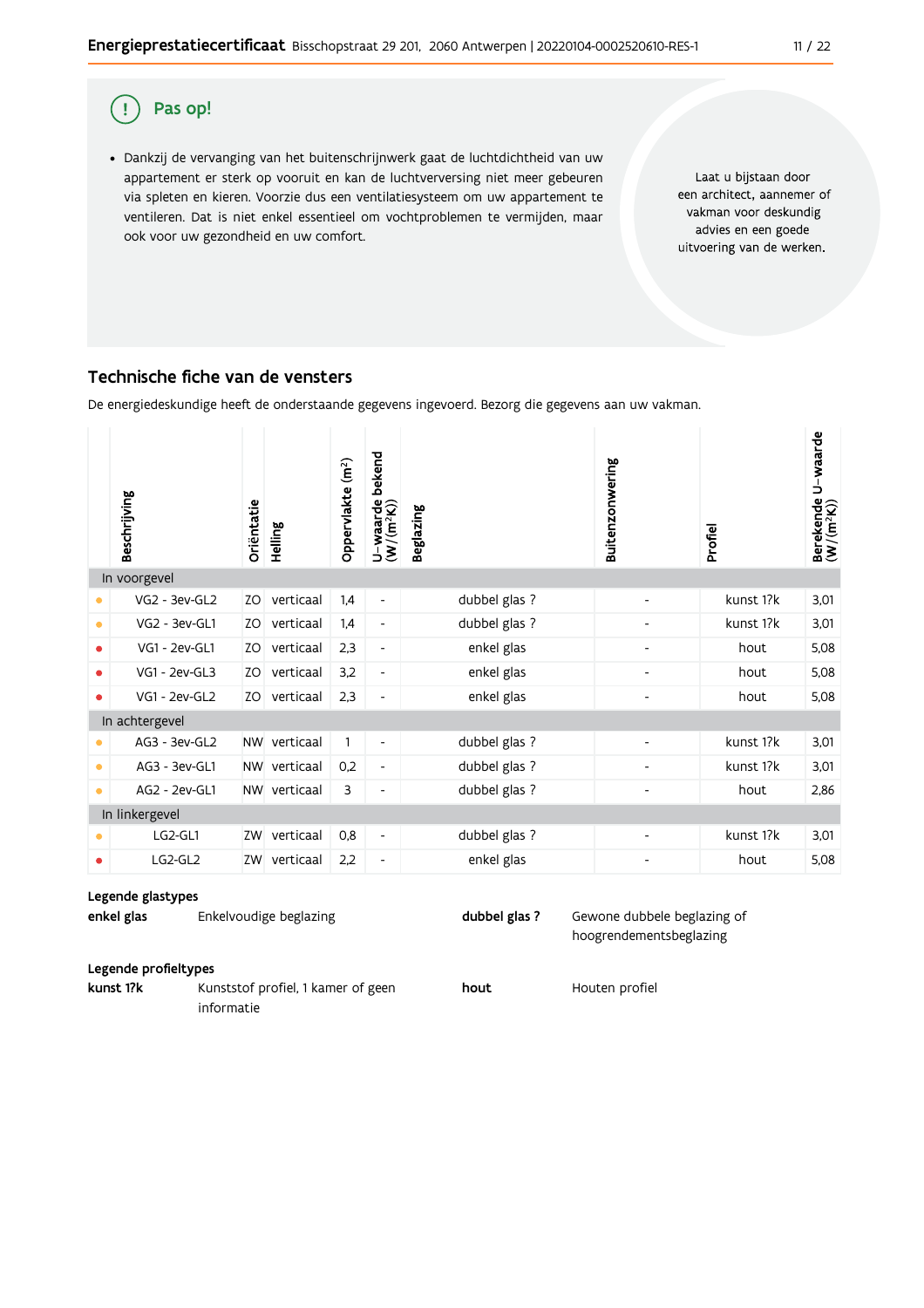# **Muren**



#### Muur

32 m<sup>2</sup> van de muren is vermoedelijk niet geïsoleerd.

Plaats isolatie aan de binnenkant van de muur of plaats isolatie aan de buitenkant van de muur.

#### Muur

34 m<sup>2</sup> van de muren is redelijk goed geïsoleerd, maar voldoet nog niet aan de energiedoelstelling.

Overweeg bij een grondige renovatie om bijkomende isolatie aan de binnenkant van de muren te plaatsen of aan de buitenkant van de muren te plaatsen.

Bij de isolatie van de muren kunt u het best streven naar een U-waarde van maximaal 0,24 W/(m<sup>2</sup>K). Dat komt overeen met een isolatielaag van ongeveer 14 cm minerale wol, EPS of XPS ( $\lambda_a$  = 0,035 W/(mK)) of 10 cm PUR of PIR ( $\lambda_a$  = 0,023 W/(mK)). Als u de isolatie tussen regelwerk plaatst, breng dan minstens 6 cm extra isolatie aan.

Hoogstwaarschijnlijk renoveert u uw muren maar één keer grondig. Isoleer daarom meteen maximaal. De energiedoelstelling van 0,24 W/(m<sup>2</sup>K) vormt de basis, maar u kunt altijd streven naar beter.

#### Pas op! Ţ

- De warmteverliezen worden niet alleen beperkt door goed te isoleren, maar ook door luchtlekken te vermijden. Besteed voldoende aandacht aan het luchtdicht aansluiten van de muurisolatie op vensters en deuren, de vloer en het dak.
- · Door het isoleren van de muren gaat de luchtdichtheid van uw appartement er op vooruit en kan de luchtverversing niet meer gebeuren via spleten en kieren. Voorzie dus een ventilatiesysteem om uw appartement te ventileren. Dat is niet enkel essentieel om vochtproblemen te vermijden, maar ook voor uw gezondheid en uw comfort.

Laat u bijstaan door een architect, aannemer of vakman voor deskundig advies en een goede uitvoering van de werken.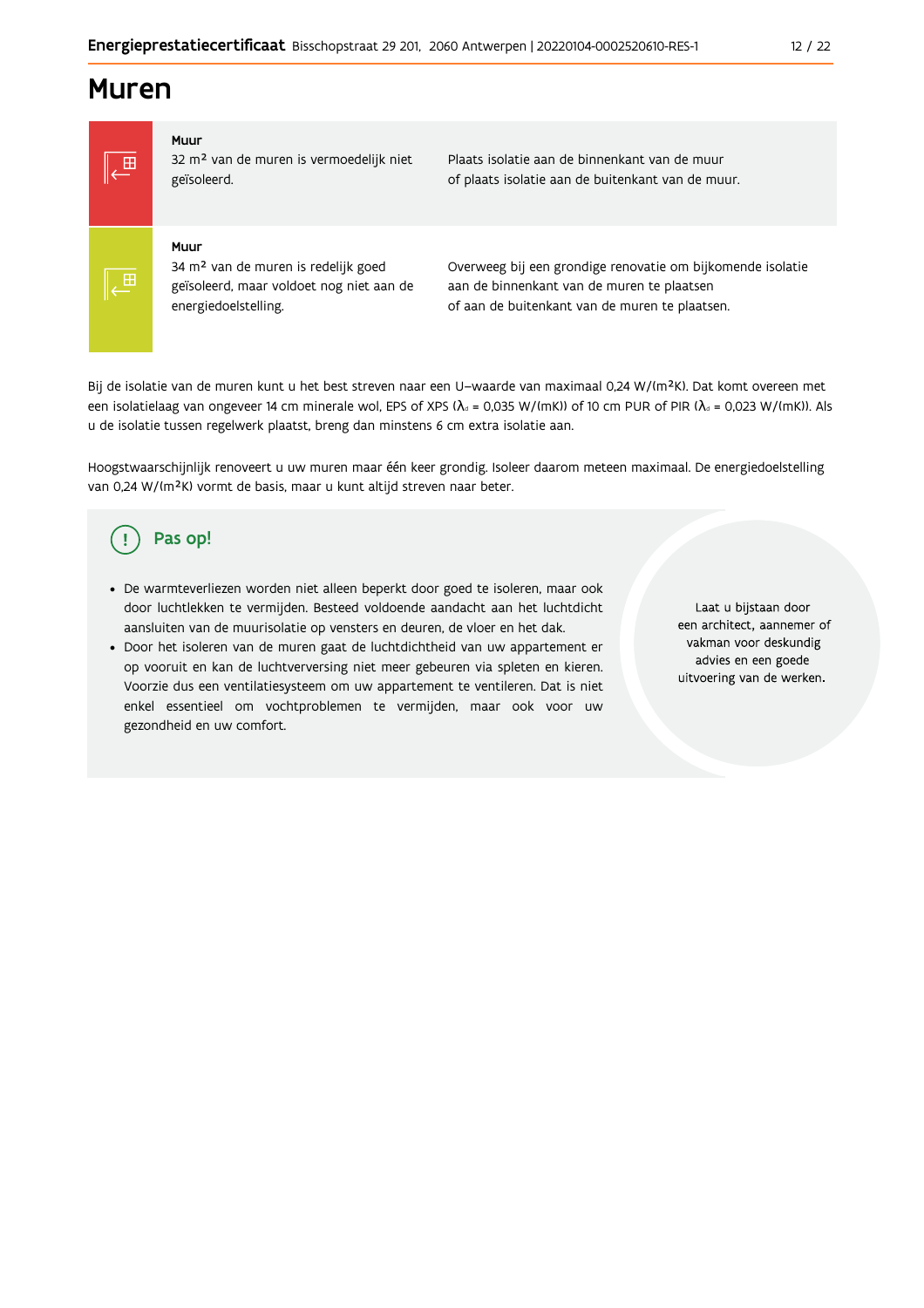## Methodes om buitenmuren te isoleren

Er bestaan een aantal methodes om muren te isoleren. U kunt die methodes combineren om de energiedoelstelling van 0,24 W/(m<sup>2</sup>K) te halen.

### Muren aan de buitenkant isoleren

Dat kan door een extra buitenmuur met een geïsoleerde spouw op te trekken of door isolatiemateriaal aan te brengen met daarop een bepleistering of een nieuwe gevelbekleding.



1. Buitenmuur | 2. Isolatie | 3. Vochtscherm | 4. Afwerkingslaag | 5. Stijl- en regelwerk (optioneel)

## $\bigoplus$

- Bouwfysisch veruit de beste oplossing.
- Koudebruggen worden weggewerkt.
- · Nieuw uitzicht van het appartement.

## $\odot$

- Vrij dure oplossing.
- · Niet toepasbaar bij beschermde of siergevels.
- Soms is een stedenbouwkundige vergunning vereist.

# Denk vooruit!

- · Nadien uw dak isoleren? Zorg nu al dat de dakisolatie zal kunnen aansluiten op de muurisolatie.
- · Vernieuw eerst vensters en deuren (indien nodig), zodat de buitenisolatie hierop kan aansluiten.
- Hou nu al rekening met later te plaatsen zonwering.

## Muren aan de binnenkant isoleren

Isolatieplaten kunnen rechtstreeks op de bestaande muur bevestigd worden of een structuur in hout of metaal kan opgevuld worden met isolatie ('voorzetwandsysteem'). Binnenisolatie is een delicaat werk. Vraag advies aan een vakman of laat het uitvoeren door een gecertificeerd aannemer



1. Buitengevel | 2. Isolatie | 3. Dampscherm | 4. Binnenafwerking | 5. Stijl- en regelwerk (optioneel)

### $\bigoplus$

- Relatief eenvoudig zelf uit te voeren.
- Geen invloed op het uitzicht van het appartement.

# ⊝

- Bouwfysisch de meest delicate oplossing.
- · De binnenruimte verkleint en stopcontacten, leidingen en radiatoren moeten worden verplaatst.

# Denk vooruit!

- Vernieuw eerst vensters en deuren (indien nodig), zodat de binnenisolatie hierop kan aansluiten.
- · Breng eventueel wandverstevigingen aan om later kaders en kasten te kunnen ophangen.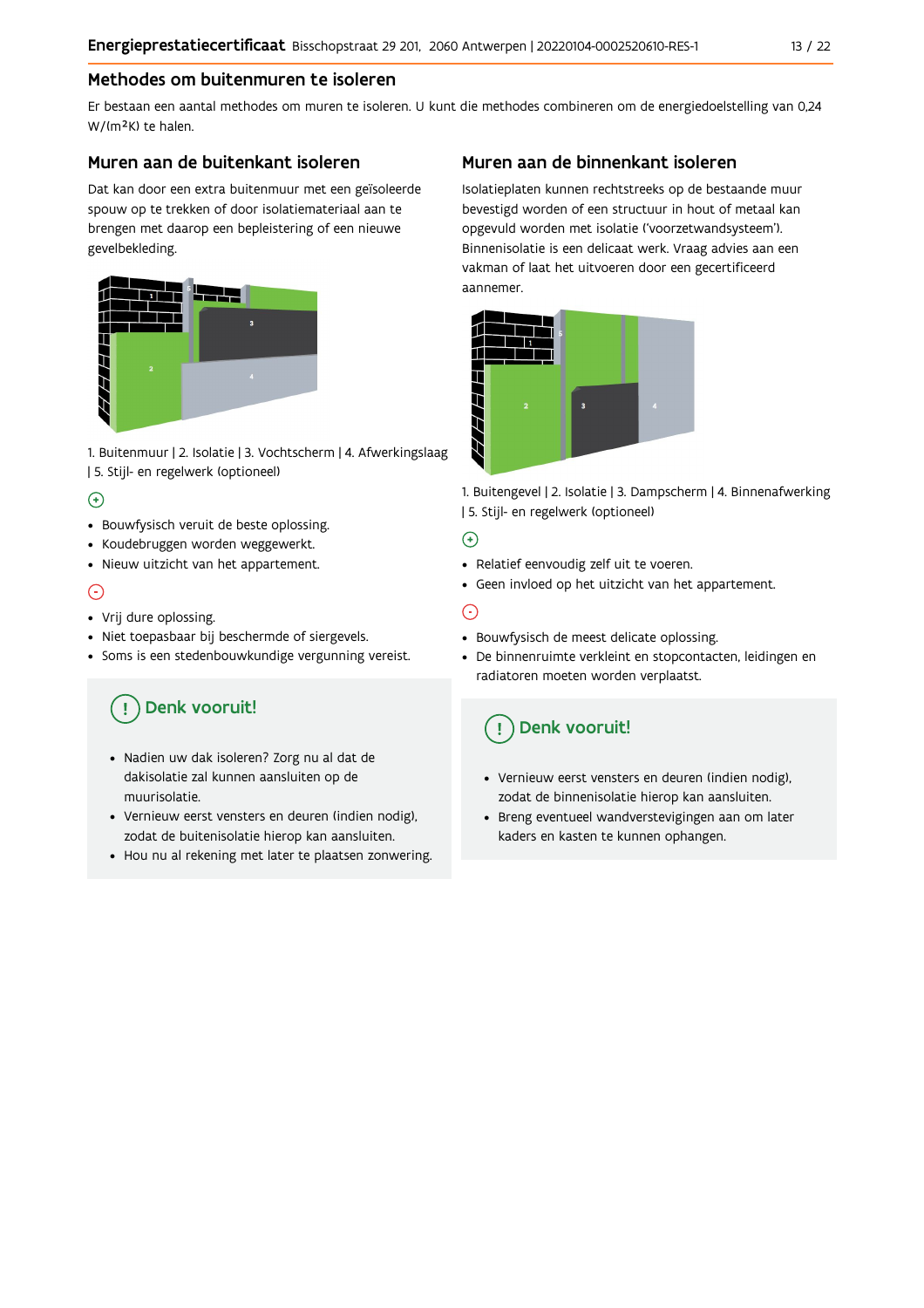### Technische fiche van de muren

De energiedeskundige heeft de onderstaande gegevens ingevoerd. Bezorg die gegevens aan uw vakman.

|           | Beschrijving                         | Oriëntatie | Netto-oppervlakte (m <sup>2</sup> ) | Diepte onder maaiveld (m)    | U-waarde bekend (W/(m <sup>2</sup> K)) | R-waarde bekend (m <sup>2</sup> K/W) | solatie                                                  | Refjaar renovatie            | Luchtlaag | Muurtype | Berekende U-waarde<br>(W/(m <sup>2</sup> K)) |
|-----------|--------------------------------------|------------|-------------------------------------|------------------------------|----------------------------------------|--------------------------------------|----------------------------------------------------------|------------------------------|-----------|----------|----------------------------------------------|
|           | Buitenmuur                           |            |                                     |                              |                                        |                                      |                                                          |                              |           |          |                                              |
|           | Voorgevel<br>$VG2 - 3ev$             | ZO         | 15,7                                | $\overline{\phantom{a}}$     | $\overline{a}$                         | $\overline{\phantom{0}}$             | 70mm XPS (R= 2,05 m <sup>2</sup> K/W)<br>aan buitenzijde | $\overline{\phantom{a}}$     | onbekend  | a        | 0,53                                         |
| $\bullet$ | $VG1 - 2ev$                          | ZO         | 10,8                                | $\qquad \qquad \blacksquare$ | $\overline{a}$                         | $\overline{\phantom{0}}$             | isolatie onbekend                                        | $\overline{\phantom{a}}$     | onbekend  | a        | 2,33                                         |
|           | Achtergevel                          |            |                                     |                              |                                        |                                      |                                                          |                              |           |          |                                              |
| $\bullet$ | AG2 - 2ev                            | <b>NW</b>  | 5,6                                 | ٠                            | L,                                     | $\overline{\phantom{0}}$             | 70mm XPS (R= 2,05 m <sup>2</sup> K/W)<br>aan buitenzijde | $\blacksquare$               | onbekend  | a        | 0,53                                         |
| $\bullet$ | AG3 - 3ev                            | <b>NW</b>  | 13                                  | ٠                            |                                        | ٠                                    | 70mm XPS (R= 2,05 m <sup>2</sup> K/W)<br>aan buitenzijde | $\overline{\phantom{a}}$     | onbekend  | a        | 0,53                                         |
|           | Linkergevel                          |            |                                     |                              |                                        |                                      |                                                          |                              |           |          |                                              |
|           | LG2                                  | ZW         | 21                                  |                              |                                        |                                      | isolatie onbekend                                        | $\overline{\phantom{a}}$     | onbekend  | a l      | 2,33                                         |
|           | Muur in contact met verwarmde ruimte |            |                                     |                              |                                        |                                      |                                                          |                              |           |          |                                              |
|           | Achtergevel                          |            |                                     |                              |                                        |                                      |                                                          |                              |           |          |                                              |
|           | AG1 - 2ev                            | <b>NW</b>  | 9,9                                 |                              |                                        |                                      | isolatie onbekend                                        | $\overline{\phantom{0}}$     | onbekend  | a        | 1,92                                         |
|           | Rechtergevel<br>RG1                  | <b>NO</b>  | 69                                  | Ĭ.                           |                                        |                                      | isolatie onbekend                                        | $\overline{\phantom{a}}$     | onbekend  | a        | 1,92                                         |
|           | Linkergevel                          |            |                                     |                              |                                        |                                      |                                                          |                              |           |          |                                              |
|           | LG1                                  | ZW         | 45                                  |                              |                                        |                                      | isolatie onbekend                                        | $\qquad \qquad \blacksquare$ | onbekend  | a        | 1,92                                         |
|           |                                      |            |                                     |                              |                                        |                                      |                                                          |                              |           |          |                                              |

#### Legende

a muur niet in isolerende snelbouwsteen of cellenbeton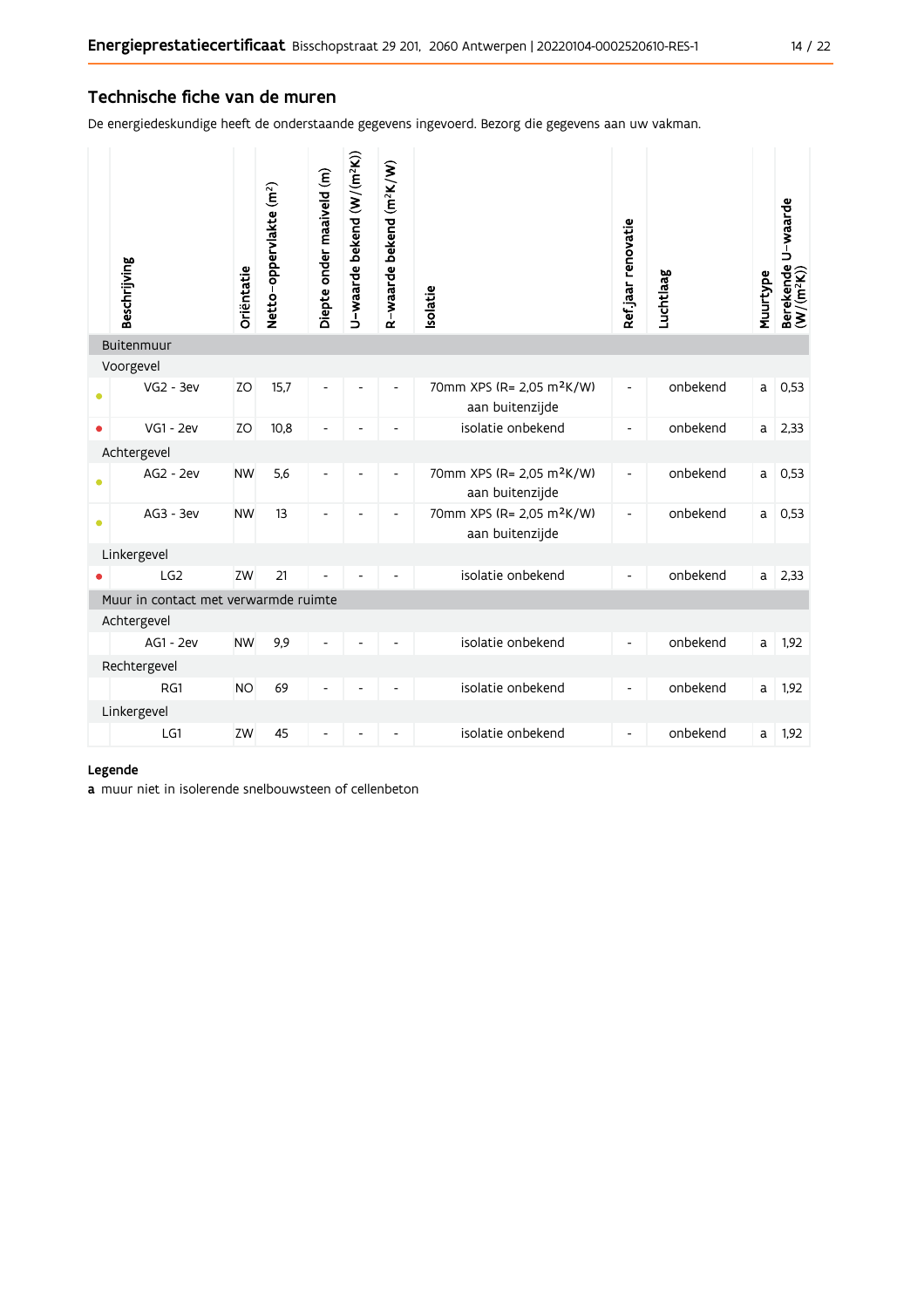# Vloeren

# Technische fiche van de vloeren

De energiedeskundige heeft de onderstaande gegevens ingevoerd. Bezorg die gegevens aan uw vakman.



#### Legende

a vloer niet in cellenbeton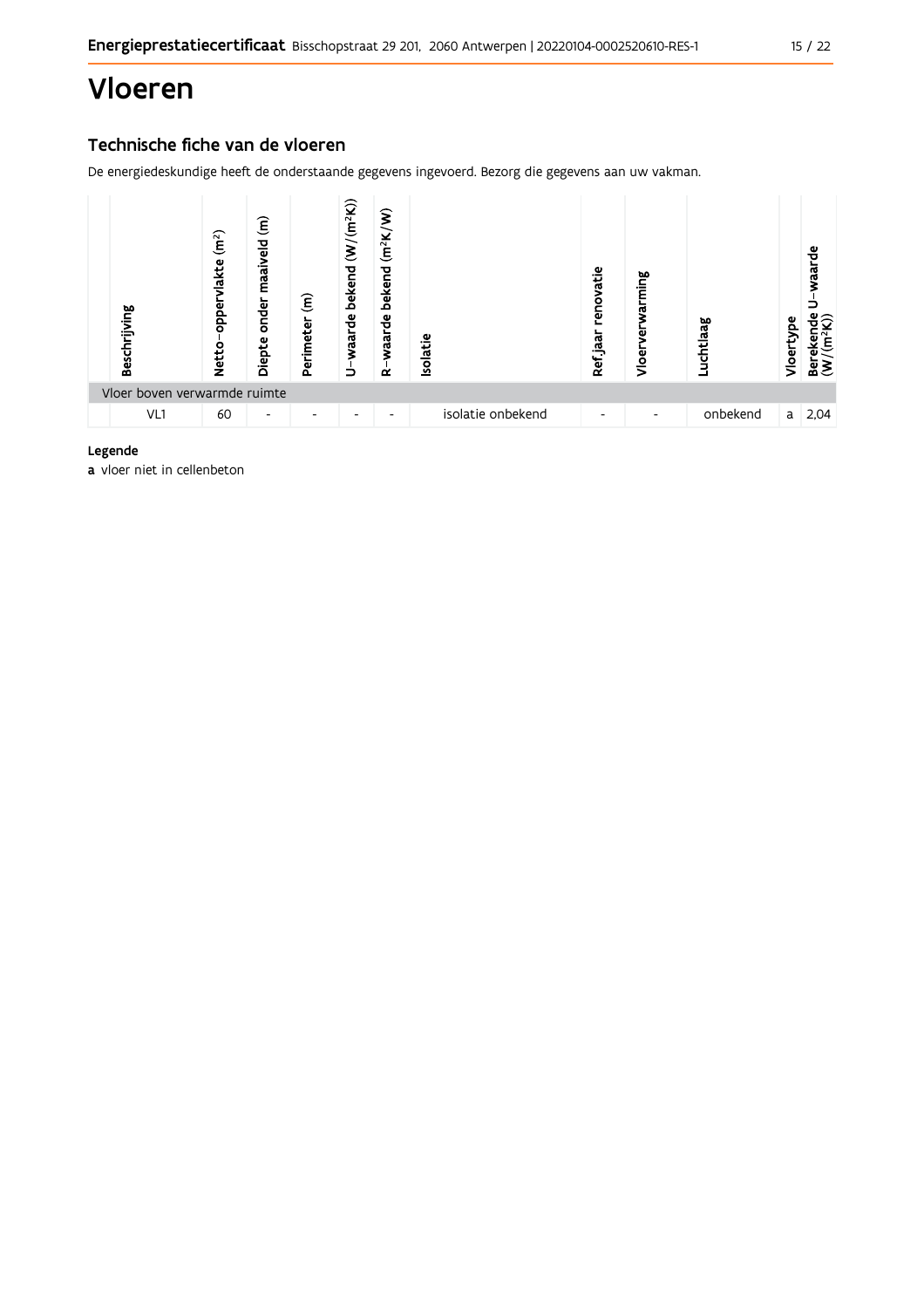# Ruimteverwarming

Verwarming Er is geen verwarmingsinstallatie in het Plaats een lucht/water of bodem/water warmtepomp appartement aanwezig. of een condenserende ketel. Plaats een afgiftesysteem waar nodig, bij voorkeur op lage temperatuur. mm Een condenserende ketel heeft een iets slechter rendement. Ţ Gemiddeld gezien zal uw energiescore met een condenserende ketel, na uitvoering van alle aanbevelingen, een 20-tal kWh/(m<sup>2</sup>jaar) hoger liggen dan met een warmtepomp.

Bij de renovatie van uw verwarmingsinstallatie kunt u het best kiezen voor een energiezuinig systeem. Gebruik zo veel mogelijk hernieuwbare energiebronnen.

### Warmte opwekken op een energie-efficiënte manier

Bij uw renovatie kunt u het best kiezen voor een centraal toestel met een zo hoog mogelijk rendement en zo laag mogelijke werkingstemperatuur, zoals een warmtepomp of een condenserende ketel. Voorzie in een optimale centrale regeling, zoals een kamerthermostaat in combinatie met een buitenvoeler. Gebruik zo veel mogelijk hernieuwbare energiebronnen, zodat de zon, de lucht, de bodem of het water uw verwarmingsfactuur betalen. Andere opties zijn een warmtenet of een micro-warmte-krachtkoppeling.

### Warmtepomp



Als uw appartement al goed geïsoleerd is en als u beschikt over oppervlakteverwarming of voldoende grote radiatoren, dan kunt u de plaatsing van een warmtepomp overwegen. Bij uw renovatie kunt u het hest kiezen voor een systeem met een seizoensprestatiefactor (SPF) van 4 of hoger.

Een warmtepomp brengt warmte uit de omgeving (lucht, water of bodem) op voldoende hoge temperatuur. 65% à 80% van de energie die de warmtepomp levert, wordt gewonnen uit de omgeving. Zo verbruikt een warmtepompinstallatie minder energie en stoot ze minder CO<sub>2</sub> uit dan een klassiek verwarmingssysteem.

### Condenserende ketel

Condenserende ketels hebben een nominaal rendement van meer dan 100% omdat ze de warmte in de waterdamp van de afgevoerde rookgassen recupereren.

Minder positief is dat condenserende ketels vaak werken op gas of stookolie. Dat zijn fossiele brandstoffen waarvan u het gebruik het best zo veel mogelijk kunt beperken. Overweeg daarom de combinatie van een condenserende ketel met een zonneboilerinstallatie met zonnecollectoren of de koppeling van een condenserende ketel aan een warmtepomp (=hybride warmtepomp).

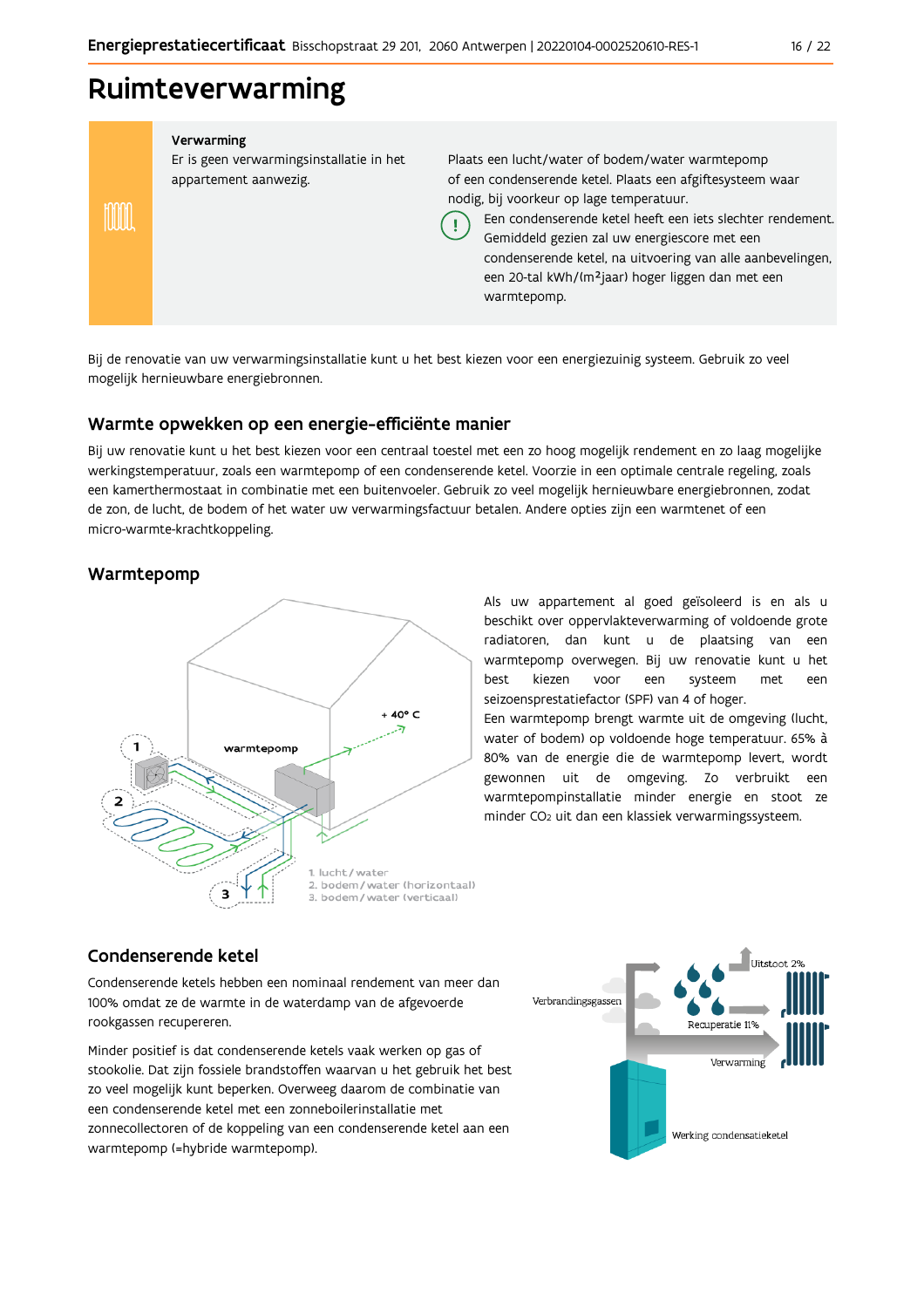#### (Micro-)warmte-krachtkoppeling

Een (micro-)warmte-krachtkoppeling is een toestel dat tegelijk elektriciteit en warmte opwekt met één enkele (fossiele) brandstof. U kunt het best met een vakman bekijken of uw appartement geschikt is voor dit soort toestel.

#### Warmtenet

Als in uw stad of gemeente al warmtenetten beschikbaar zijn of als er plannen zijn om ze in de toekomst aan te leggen, overweeg dan om op die warmtenetten aan te sluiten of om nu al de nodige aansluitingsmogelijkheden te voorzien.

# Denk vooruit!

- · Hou bij de keuze van uw verwarmingstoestel altijd rekening met de warmtevraag in de nog niet-verwarmde ruimtes.
- Vervangt u eerst uw verwarmingstoestel en gaat u dan pas isoleren? Kies in samenspraak met een vakman voor een toestel met een vermogen dat zoveel mogelijk is afgestemd op de toekomstige, en niet op de huidige, situatie. Indien het vermogen te groot is voor de gerenoveerde toestand, zal uw nieuw toestel na de renovatie aan een verminderd rendement werken.
- · Overweegt u een warmtepomp? Zorg dan eerst dat uw appartement voldoende goed geïsoleerd is. Zo kan de warmtepomp op een lage temperatuur werken en werkt ze het meest efficiënt. Ook zijn er bij een bodemwarmtepomp dan minder grondboringen nodig, hetgeen de prijs kan drukken.

### Afgiftesysteem op lage temperatuur

Bij uw renovatie kunt u het best kiezen voor een afgiftesysteem met een zo laag mogelijke werkingstemperatuur. Er zijn twee gangbare systemen.

#### Radiatoren of convectoren op lage temperatuur

Radiatoren of convectoren op lage temperatuur zien er hetzelfde uit als de standaardvarianten, maar worden gevoed met water van maximaal 45 graden in plaats van 70 graden of meer.

#### $\bigoplus$

• Snel systeem waardoor uw appartement snel opwarmt.

#### $\bigodot$

· Radiatoren op lage temperatuur zijn iets groter en nemen dus meer ruimte in.

#### Vloer- of wandverwarming

Bij vloer- of wandverwarming wordt water van 30 tot 40 graden door leidingen in uw vloer of wand gestuwd om het op te warmen.

#### $\bigoplus$

· Hoog comfortgevoel omdat de warmte gelijkmatig over de hele ruimte wordt verspreid en de gevoelstemperatuur hoger ligt dan de luchttemperatuur.

#### ∈

· Traag systeem waardoor uw appartement maar geleidelijk aan opwarmt.

# Denk vooruit!

- · Overweegt u op lage temperatuur te verwarmen, controleer dan eerst of uw centrale verwarmingstoestel daarvoor geschikt is.
- · Bent u van plan om vloerverwarming te plaatsen, plaats dan eerst voldoende isolatie in de vloer. Hou er rekening mee dat u achteraf geen isolatie meer kunt bijplaatsen boven op de vloer.
- · Bent u van plan om wandverwarming te plaatsen, plaats dan eerst voldoende isolatie in de muur. Hou er rekening mee dat u achteraf geen isolatie meer kunt bijplaatsen aan de binnenkant.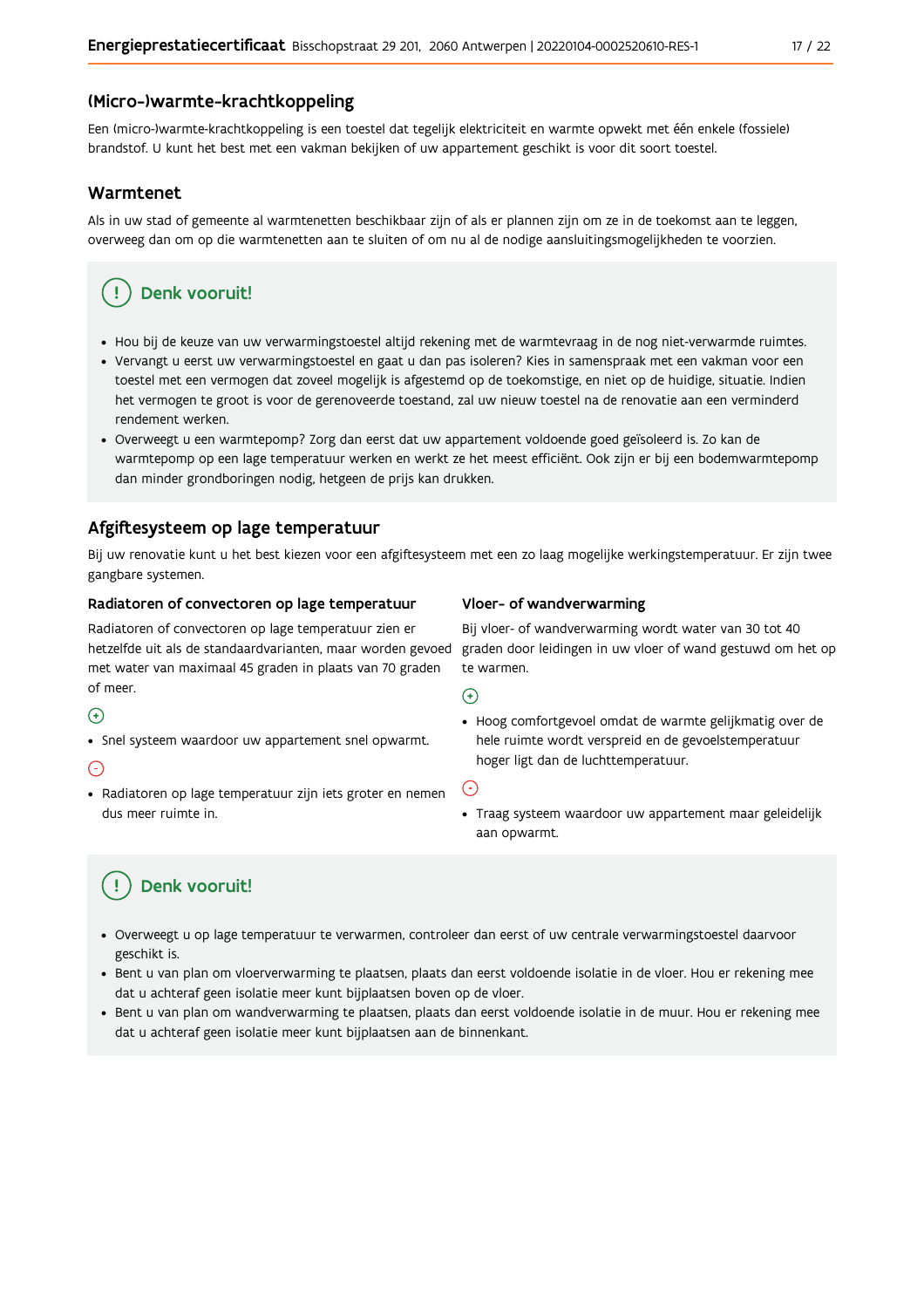#### Pas op!  $\left(\cdot\right)$

- · Kiest u voor gefaseerd renoveren? Na bepaalde renovatiemaatregelen zult u minder hoeven te verwarmen. Hou er nu al rekening mee als u een verwarmingsoplossing kiest.
- . Let op dat u de kamerthermostaat niet plaatst tegen een buitengevel, naast een verwarmingselement of op een plaats waar veel tocht is. De regeling van uw verwarming werkt dan niet goed.

Laat u bijstaan door een architect, aannemer of vakman voor deskundig advies en een goede uitvoering van de werken.

### Technische fiche van de ruimteverwarming

Er zijn geen installaties aanwezig.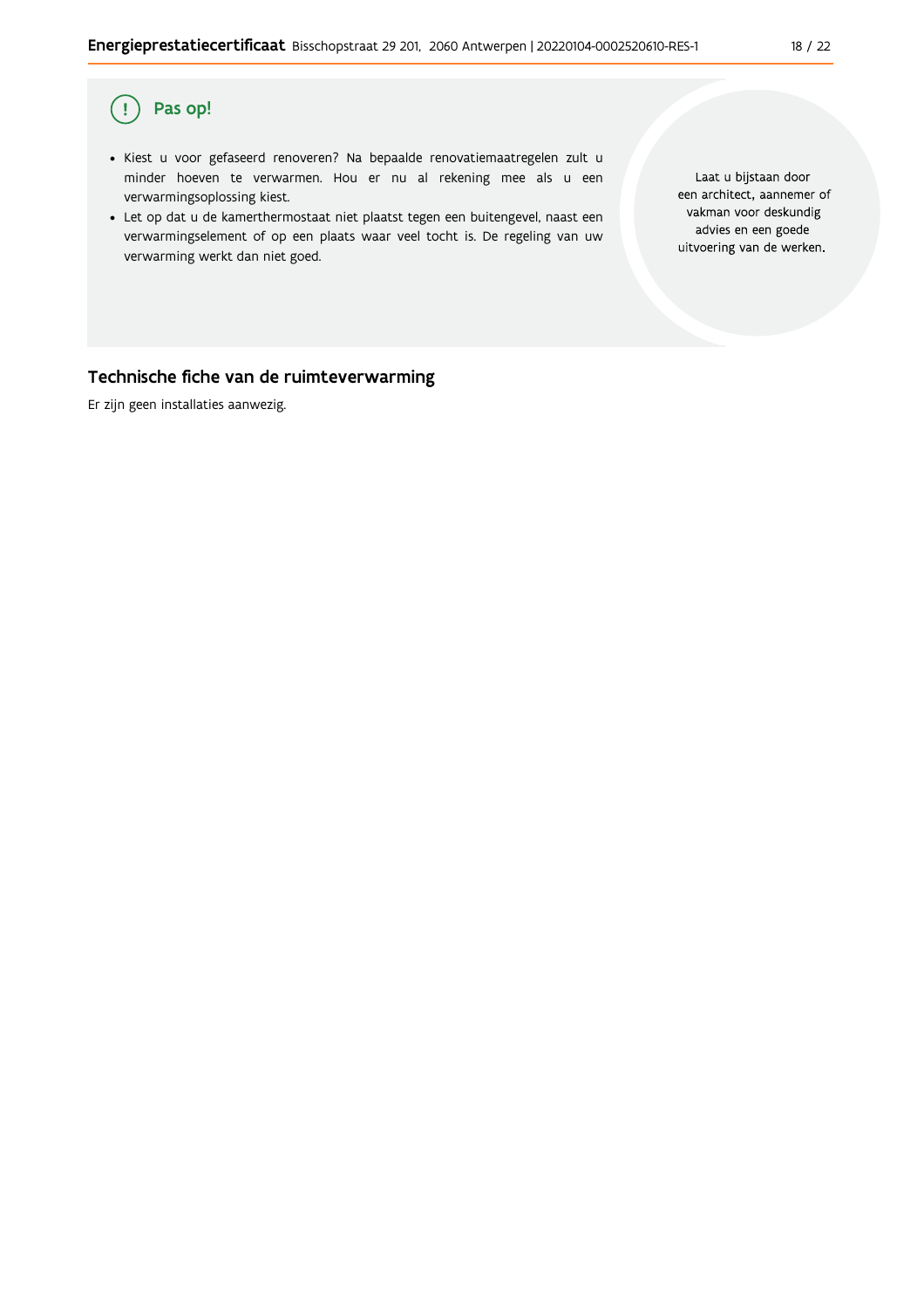# Installaties voor zonne-energie



#### Zonneboiler

Er is geen zonneboiler aanwezig.

Onderzoek de mogelijkheid om een zonneboiler te plaatsen. Raadpleeg hiervoor de zonnekaart of vraag raad aan een vakman.

Zonnepanelen Er zijn geen zonnepanelen aanwezig.

Onderzoek de mogelijkheid om zonnepanelen te plaatsen. Raadpleeg hiervoor de zonnekaart of vraag raad aan een vakman.

De zonnekaart berekent automatisch het zonnepotentieel voor uw gebouw en geeft een indicatie van het aantal zonnepanelen of zonnecollectoren dat u op het dak zou kunnen plaatsen.

Let op: de zonnekaart gaat uit van het elektriciteits- en watergebruik van een standaardgezin. Hou er bij de bepaling van de grootte van de te plaatsen installatie rekening mee dat het elektriciteits- en watergebruik van uw gebouw kan afwijken.

Voor meer informatie over de berekening van het zonnepotentieel kunt u terecht op de zonnekaart via www.energiesparen.be/zonnekaart.

### Zonnepanelen

Zonnepanelen (ook wel fotovoltaïsche panelen of PV-panelen genoemd) zetten de energie van de zon om in elektriciteit.

Bij de bepaling van het aantal te plaatsen zonnepanelen kunt u ervoor kiezen om alleen uw eigen elektriciteitsverbruik te dekken of om meteen het volledige beschikbare dakoppervlak te benutten.

Om de zonnepanelen optimaal te laten renderen, plaatst u ze tussen oostelijke en westelijke richting onder een hoek van 20° tot 60°.

### Zonneboiler

Zonnecollectoren zetten de energie van de zon om in warmte. Een zonneboilerinstallatie bestaat uit zonnecollectoren op het dak en een opslagvat voor warm water. Een zonneboiler verwarmt een deel van het sanitair warm water met gratis zonnewarmte. Als de installatie voldoende groot is, kan ze ook in een deel van uw behoefte voor ruimteverwarming voorzien. Hou er wel rekening mee dat een zonnecollector het hoogste rendement behaalt in de zomer. Het rendement in de winter ligt beduidend lager.

Om de zonnecollectoren optimaal te laten renderen, plaatst u ze tussen oostelijke en westelijke richting onder een hoek van 20° tot 60°.



1. Zonnepaneel | 2. Omvormer | 3. Elektrische toestellen



1. Zonnecollector | 2. Opslagvat zonneboiler | 3. Sanitair warm water | 4. Afgifte-element voor ruimteverwarming (optioneel)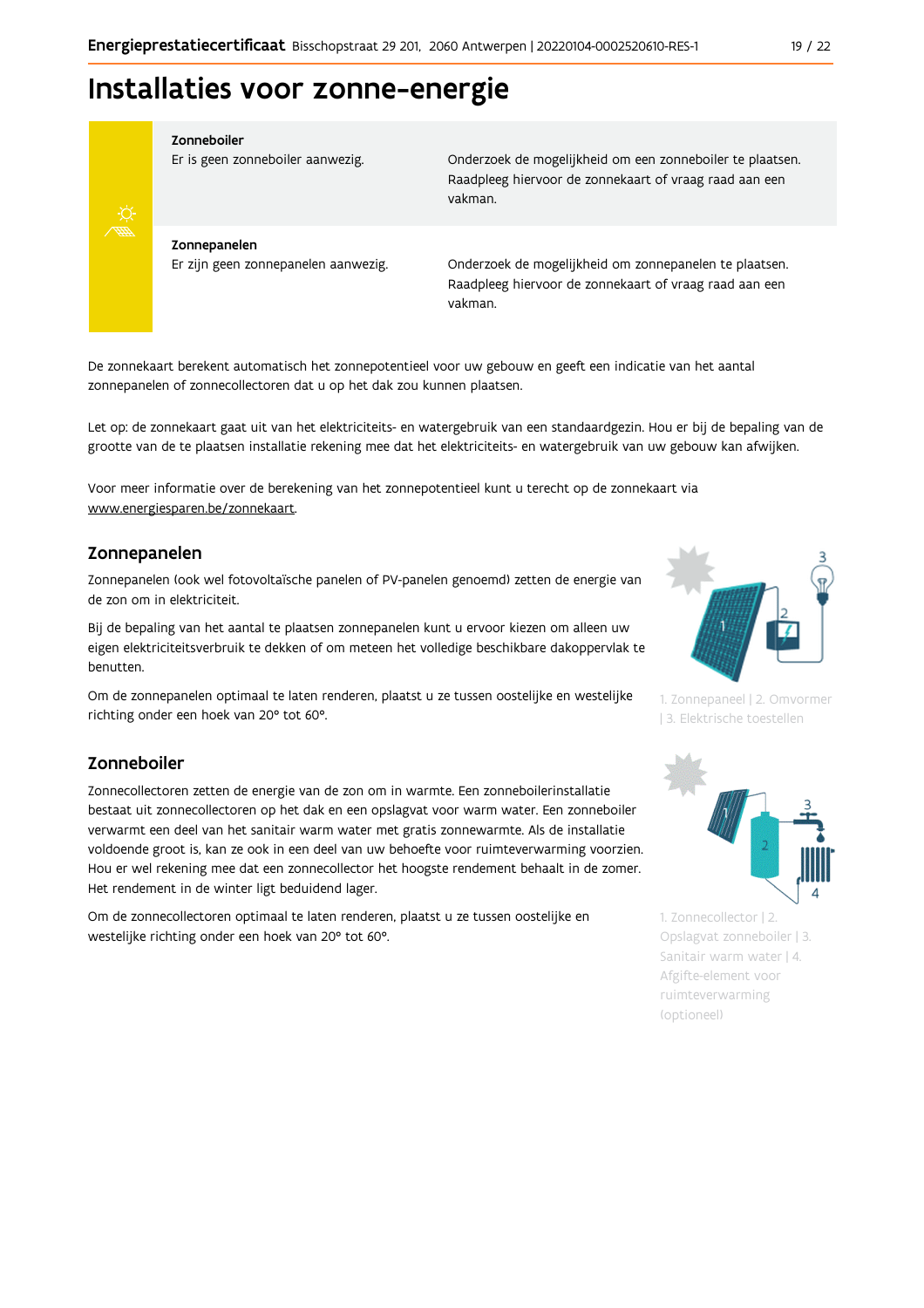#### Ţ Denk vooruit!

- · Zorg ervoor dat het dak waarop u de zonnepanelen of zonnecollectoren plaatst, goed is geïsoleerd. Als de installaties geplaatst zijn, kunt u het dak alleen nog aan de onderkant isoleren.
- · De groenste én de goedkoopste stroom is de stroom die u niet verbruikt. Probeer daarom eerst overbodig elektriciteitsverbruik te vermijden door bijvoorbeeld het sluimerverbruik te verminderen.
- · Beperk ook het gebruik van sanitair warm water door gebruik te maken van een spaardouchekop, een debietbegrenzer of een douchewarmtewisselaar.

#### Pas op! ( !

- · Schaduw van gebouwen, bomen en schoorstenen vermindert de opbrengst van zonnepanelen en zonnecollectoren.
- Informeer bij uw gemeentebestuur of u een bouwvergunning moet aanvragen voor de plaatsing van zonnepanelen of zonnecollectoren.

Laat u bijstaan door een architect, aannemer of vakman voor deskundig advies en een goede uitvoering van de werken.

### Technische fiche van de installaties op zonne-energie

Geen installaties op zonne-energie aanwezig.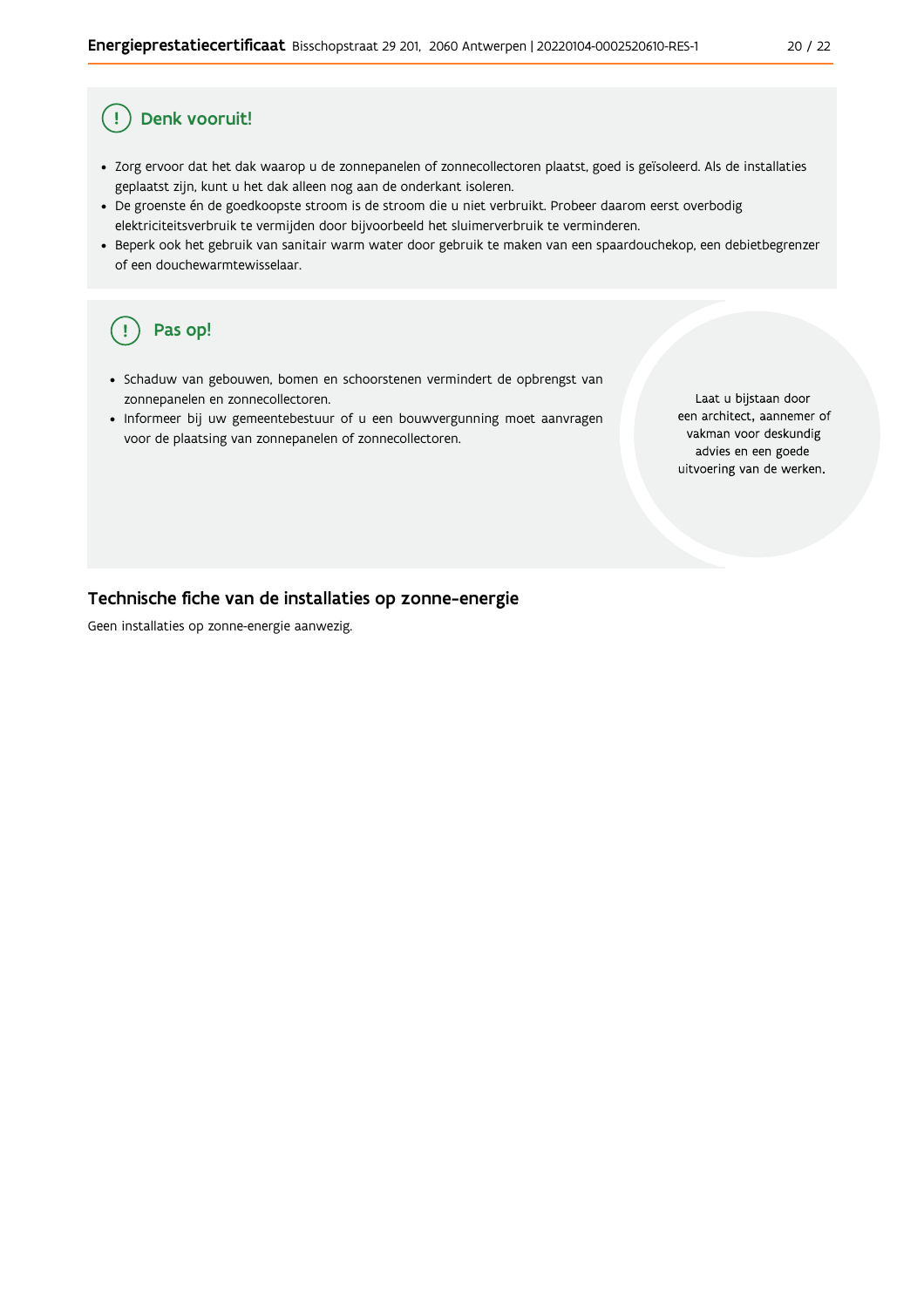# Overige installaties

### Sanitair warm water



Uw appartement beschikt niet over een zonneboiler. Overweeg de plaatsing van een zonneboiler of warmtepompboiler. Daarmee kunt u energie besparen.

|                                    | SWW1                     |  |
|------------------------------------|--------------------------|--|
| <b>Bestemming</b>                  | badkamer                 |  |
| Opwekking                          |                          |  |
| Soort                              | individueel              |  |
| Gekoppeld aan ruimteverwarming     | neen                     |  |
| Energiedrager                      | gas                      |  |
| Type toestel                       | ketel                    |  |
| Referentiejaar fabricage           | $\overline{\phantom{a}}$ |  |
| Energielabel                       | $\blacksquare$           |  |
| Opslag                             |                          |  |
| Aantal voorraadvaten               | $\Omega$                 |  |
| Aantal (woon)eenheden              |                          |  |
| Volume (I)                         | $\overline{\phantom{a}}$ |  |
| Omtrek (m)                         |                          |  |
| Hoogte (m)                         |                          |  |
| Isolatie                           | $\overline{\phantom{a}}$ |  |
| Label                              | $\overline{\phantom{a}}$ |  |
| Opwekker en voorraadvat één geheel | $\overline{\phantom{a}}$ |  |
| Distributie                        |                          |  |
| Type leidingen                     | gewone leidingen         |  |
| Lengte leidingen (m)               | $\leq$ 5m                |  |
| Isolatie leidingen                 | $\overline{\phantom{a}}$ |  |
| Aantal (woon)eenheden op leidingen | $\overline{\phantom{a}}$ |  |

### Ventilatie

ூ Uw appartement beschikt mogelijk niet over voldoende ventilatievoorzieningen. Een goede ventilatie is echter noodzakelijk om een gezond binnenklimaat te garanderen. Voorzie bij uw renovatie daarom in een ventilatiesysteem. Om energie te besparen, kunt u het best kiezen voor een systeem met vraagsturing of warmteterugwinning.

| Type ventilatie | geen of onvolledig |
|-----------------|--------------------|

### **Koeling**

Uw appartement heeft kans op oververhitting. Overweeg buitenzonwering om de zon zoveel mogelijk buiten te houden tijdens de zomer. Vermijd de plaatsing van een koelinstallatie, want die verbruikt veel energie.

Koelinstallatie

afwezig